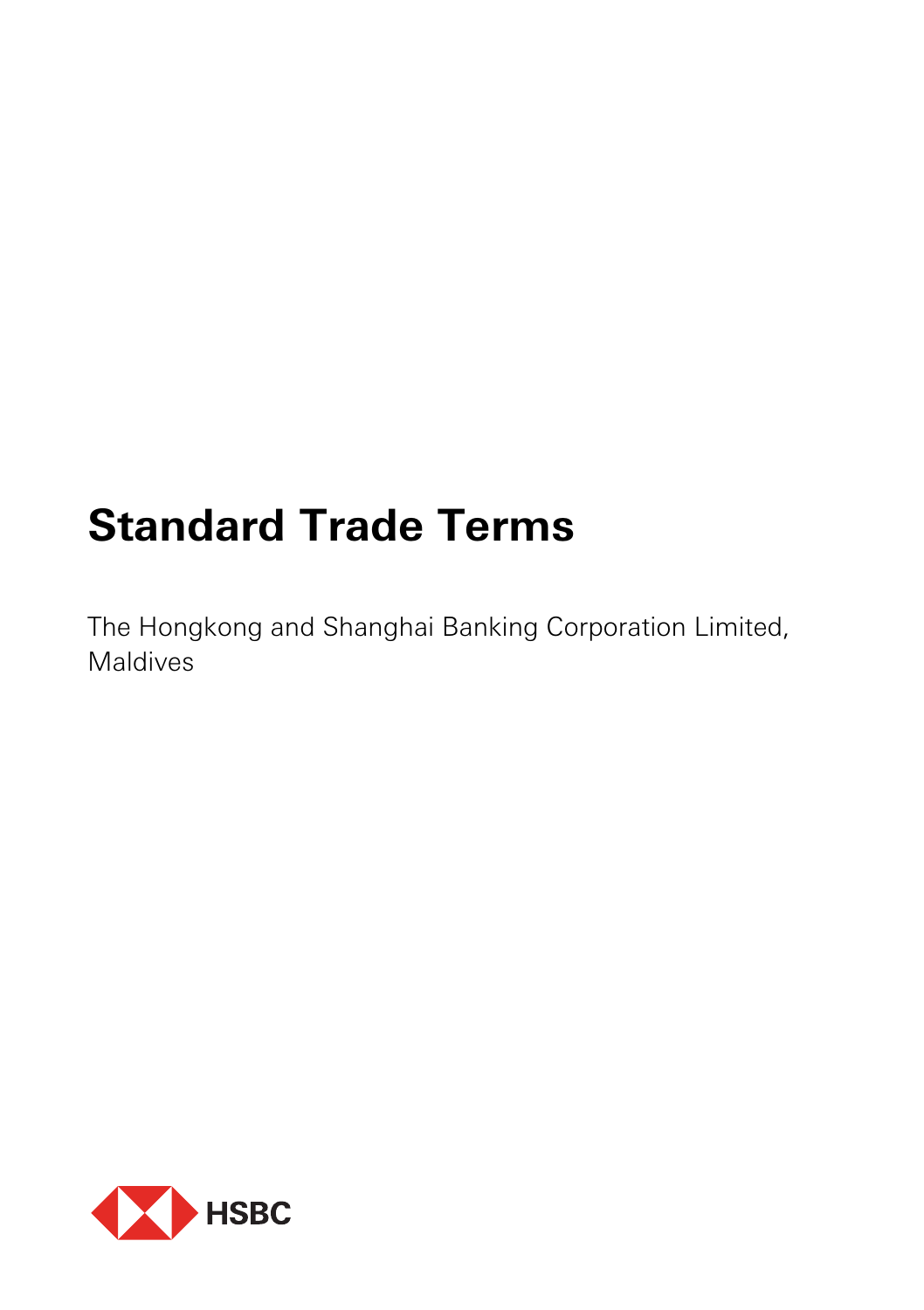# **CONTENTS**

| $\mathbf{1}$ .                       | <b>APPLICATION</b>                                             | 3                       |
|--------------------------------------|----------------------------------------------------------------|-------------------------|
|                                      | <b>SECTION 1 - TRADE SERVICES</b>                              | $\overline{\mathbf{4}}$ |
| 2.                                   | <b>ICC RULES</b>                                               | 4                       |
| 3.                                   | DOCUMENTARY CREDITS                                            | $\overline{\mathbf{4}}$ |
| 4.                                   | <b>INSTRUMENTS</b>                                             | $\overline{7}$          |
| 5.                                   | <b>COLLECTIONS</b>                                             | 9                       |
| 6.                                   | <b>FINANCE</b>                                                 | 10                      |
| 7 <sup>1</sup>                       | TRADE FINANCE LOANS                                            | 11                      |
| 8.                                   | APPLICATIONS FOR RELEASE OF GOODS, SHIPPING GUARANTEES         |                         |
|                                      | AND LETTERS OF INDEMNITY                                       | 13                      |
|                                      | <b>SECTION 2 - REIMBURSEMENT, INDEMNITY AND OTHER RIGHTS</b>   | 13                      |
| 9.                                   | REIMBURSEMENT AND INDEMNITY                                    | 14                      |
| 10.                                  | CASH COLLATERAL                                                | 14                      |
|                                      | 11. PLEDGE                                                     | 15                      |
|                                      | 12. TRUST RECEIPTS                                             | 16                      |
|                                      | 13. SET-OFF                                                    | 17                      |
|                                      | 14. SUPPLEMENTARY RIGHTS                                       | 17                      |
| <b>SECTION 3 - FEES AND PAYMENTS</b> |                                                                | 17                      |
| 15.                                  | FEES, COMMISSION, INTEREST AND CHARGES                         | 17                      |
| 16.                                  | PAYMENTS                                                       | 18                      |
|                                      | <b>SECTION 4 - REPRESENTATIONS, UNDERTAKINGS AND SANCTIONS</b> | 19                      |
|                                      | 17. REPRESENTATIONS AND WARRANTIES                             | 19                      |
|                                      | 18. UNDERTAKINGS                                               | 21                      |
|                                      | 19. COMPLIANCE WITH LAWS AND SANCTIONS                         | 23                      |
|                                      | <b>SECTION 5 - INSTRUCTIONS AND ELECTRONIC PLATFORMS</b>       | 24                      |
| 20.                                  | INSTRUCTIONS                                                   | 24                      |
|                                      | 21. PLATFORMS                                                  | 26                      |
|                                      | <b>SECTION 6 - OTHER</b>                                       | 27                      |
| 22.                                  | <b>LIMITATION ON LIABILITY</b>                                 | 27                      |
|                                      | 23. DISCLOSURE, CONFIDENTIALITY AND PRIVACY                    | 29                      |
| 24.                                  | MISCELLANEOUS                                                  | 30                      |
| 25.                                  | <b>GOVERNING LAW AND JURISDICTION</b>                          | 31                      |
|                                      | <b>SECTION 7 - DEFINITIONS AND INTERPRETATION</b>              | 32                      |
| 26.                                  | DEFINITIONS AND INTERPRETATION                                 | 32                      |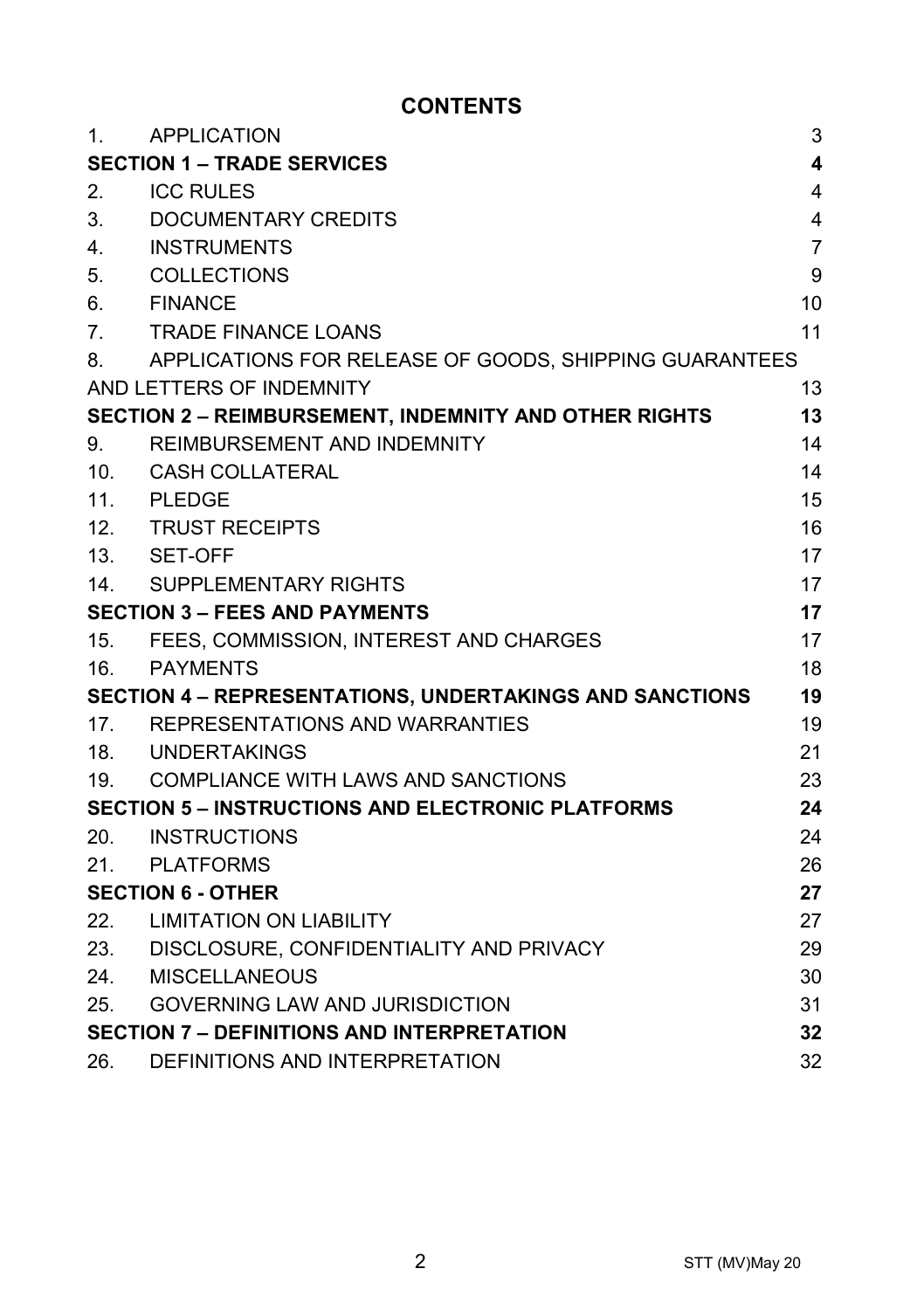# **STANDARD TRADE TERMS (THESE TERMS)**

## **1. APPLICATION**

1.1 These Terms shall apply to any Trade Service which HSBC may agree to make available or procure at the request of the Customer and shall include any relevant Country Conditions.

1.2 These Terms shall, where applicable, be subject to other terms and conditions in relation to services provided by HSBC to the Customer (including any banking service or account operating agreement) from time to time. In relation to any Trade Service, where any conflict arises between these Terms and any other applicable terms and conditions, the terms and conditions shall apply in the following order of priority:

- (a) the Application;
- (b) the Facility Agreement (if any) and/or any applicable Security Agreement;
- (c) the Country Conditions (if any);
- (d) these Terms; and
- (e) such other terms.

1.3 HSBC does not offer any advice to the Customer in relation to any Trade Service. Whilst HSBC may provide information or express opinions from time to time, such information or opinions are not offered as advice. Before applying for, or accepting, any Trade Service, the Customer shall make such enquiries and assessments as the Customer considers appropriate and the Customer should place no reliance on HSBC to give advice or make recommendations. If the Customer is in doubt of any Trade Service, the Customer should seek independent professional advice.

1.4 Each Trade Service is separate and independent from the Trade Transaction to which such Trade Service relates and HSBC is in no way concerned with, subject to, or bound by, the terms of such Trade Transaction, even if a reference is included in any document relating to that Trade Service.

1.5 HSBC may name, instruct or procure any correspondent bank (including any HSBC Group member) to be the issuing, advising, nominated or confirming bank in respect of any Trade Service (and may restrict such correspondent bank to an HSBC Group member or a correspondent bank acceptable to HSBC) and is authorised to issue a counter-guarantee or counter-SBLC in such form and content as determined by HSBC in favour of the correspondent bank. HSBC may pay to, or receive from any correspondent bank, charges, commissions, fees or other payments.

1.6 Nothing in these Terms shall oblige HSBC to enter into or provide any Trade Service at any time.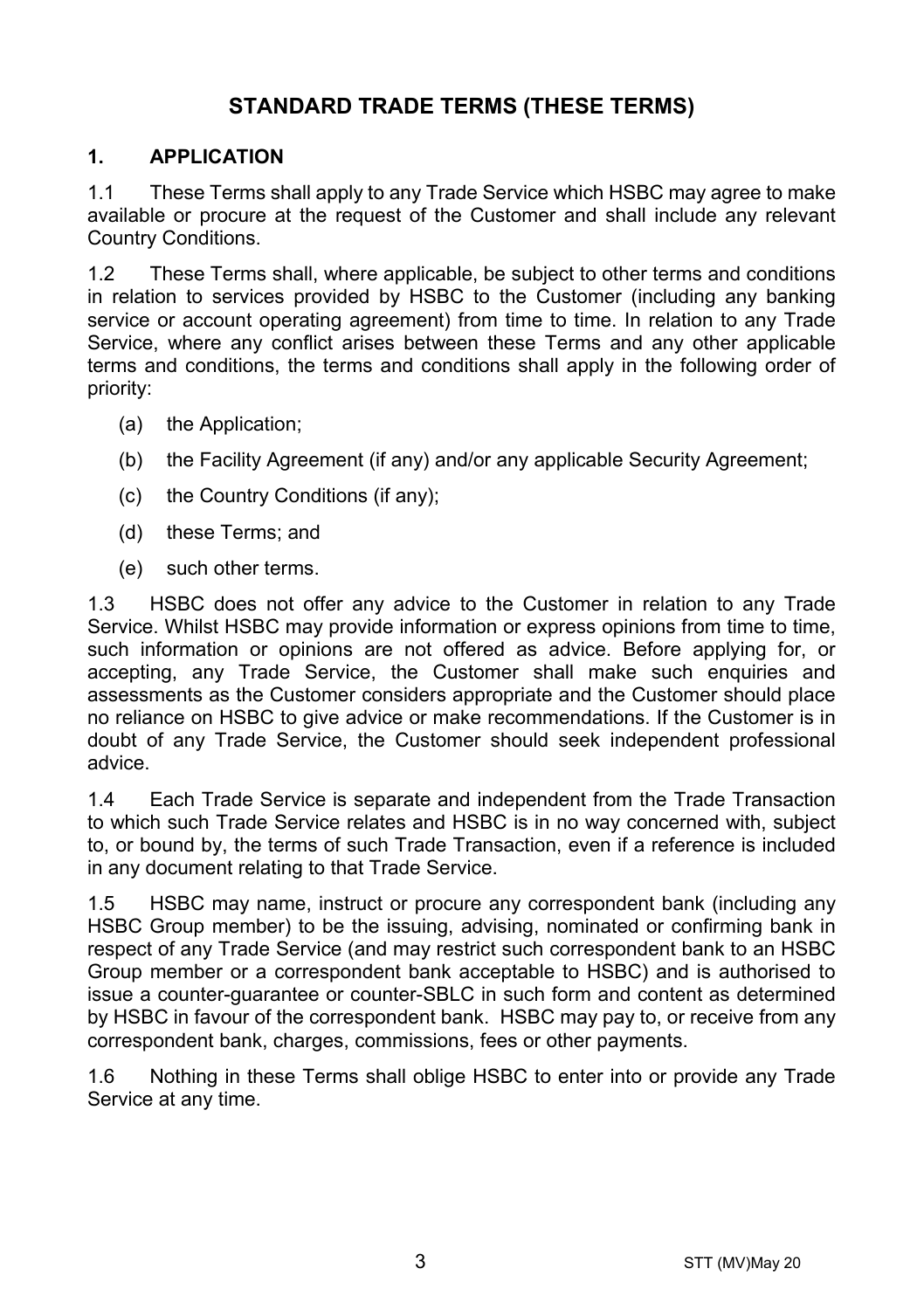# **SECTION 1 – TRADE SERVICES**

## **2. ICC RULES**

2.1 Unless the Customer otherwise requests (and HSBC agrees with such request):

(a) all Documentary Credits issued by HSBC will be issued subject to the Uniform Customs and Practice for Documentary Credits, 2007 Revision, ICC Publication No. 600 (UCP600) and, if required by HSBC, the Uniform Customs and Practice for Documentary Credits (UCP600) Supplement for Electronic Presentation (eUCP);

(b) all SBLCs issued by HSBC will be issued subject to the International Standby Practices 1998, ICC Publication No. 590 (ISP98);

(c) all bonds and guarantees issued by HSBC will be issued subject to the Uniform Rules for Demand Guarantees, ICC Publication No.758 (URDG 758); and

(d) all Collections will be undertaken subject to the Uniform Rules for Collections 1995, ICC Publication No. 522 (URC 522) and, if required by HSBC, the Uniform Rules for Collections (URC 522) Supplement for Electronic Presentation (eURC),

in each case, as may be revised from time to time (together the ICC Rules), and the rights and obligations of the Customer will be subject to the applicable ICC Rules in addition to these Terms.

2.2 If there is any conflict between any ICC Rule and these Terms, these Terms shall prevail.

#### **3. DOCUMENTARY CREDITS**

- 3.1 The terms in this Clause 3 apply to any Documentary Credits.
- 3.2 The Customer:

(a) undertakes to examine the customer copy of each Documentary Credit issued by HSBC in order to check its consistency with the relevant Application; and

(b) agrees to give immediate notice to HSBC of any objection to its contents.

#### **Imports**

3.3 HSBC is authorised to honour and pay any Claim made under a Documentary Credit which appears on its face to comply with its terms and/or any Documents drawn (or purporting to be drawn) and presented under such Documentary Credit in accordance with its terms, without reference to or further authority from the Customer or any other party, and without enquiring whether any Claim has been properly made, and notwithstanding that the validity of any such Claim, or the amount of it, may be in dispute. The Customer accepts any such Claim as conclusive evidence that HSBC was liable to honour and pay it, and any payment made, or any steps taken by HSBC in good faith under or in connection with it, shall be binding on the Customer.

3.4 The presentation of any Documents under a Documentary Credit shall be deemed to be in compliance with the terms of the Documentary Credit if HSBC determines that they appear to be in order and, taken as a whole, conform with the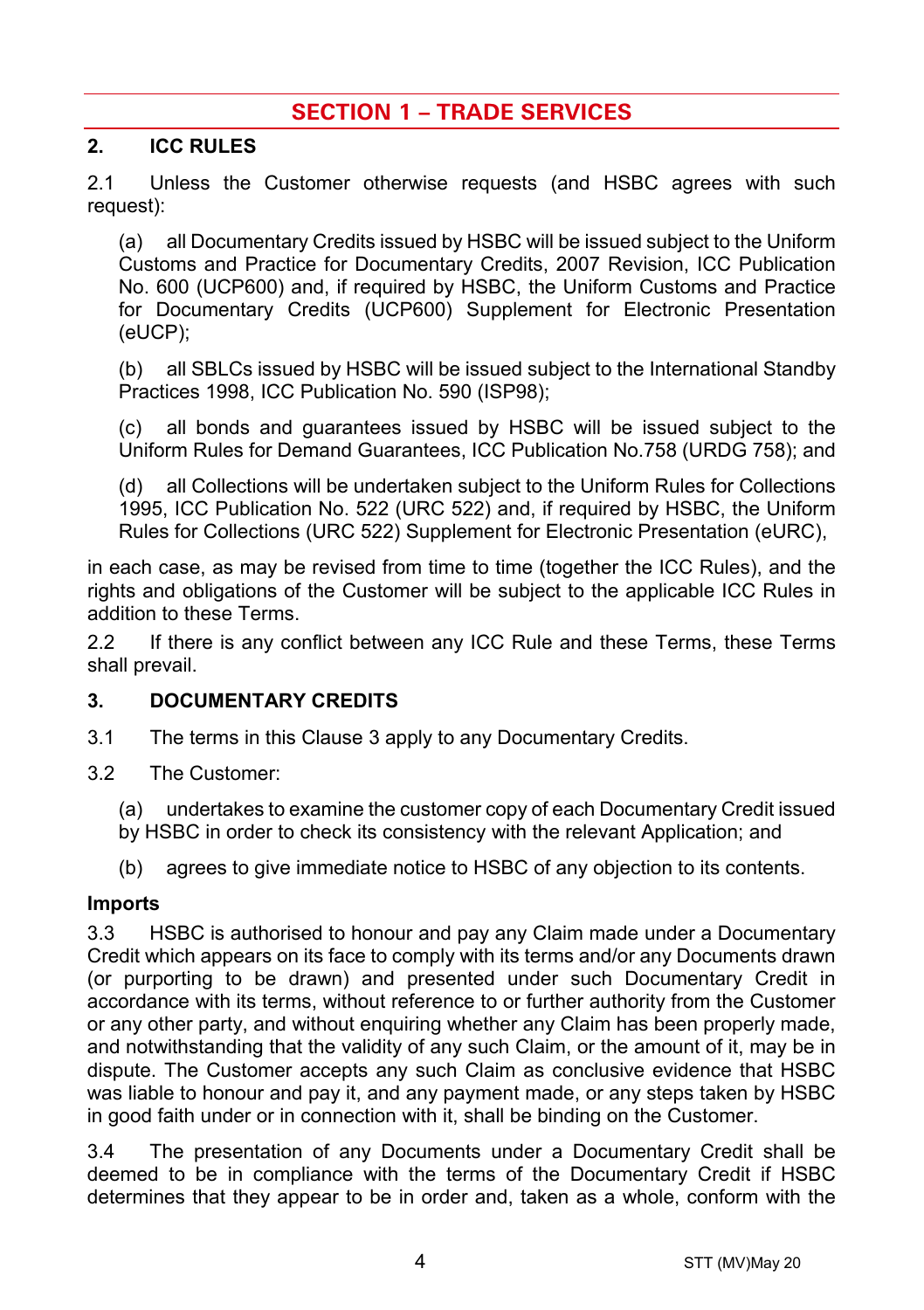requirements of the Documentary Credit. The Customer waives all claims against HSBC for any delay that may result in examining such Documents or any failure to identify any discrepancies that may exist.

3.5 Notwithstanding any contrary instruction from the Customer, HSBC may reject any Claim which HSBC determines does not comply with the terms of the relevant Documentary Credit. HSBC is not obliged to notify the Customer or to seek the Customer's waiver of any discrepancy before refusing the Claim. Where HSBC does seek a waiver in respect of any discrepancy, the taking of such action does not oblige HSBC to seek a waiver of any discrepancy at any other time.

3.6 If HSBC notifies the Customer of a discrepancy with respect to a Claim and the Customer requests HSBC and/or its correspondent bank or its agent to:

(a) effect payment under the Documentary Credit, notwithstanding the discrepancy; or

(b) countersign or issue any quarantee or indemnity covering the discrepancy,

the Customer confirms that its reimbursement obligations and the indemnity set out in Clause 9 (*REIMBURSEMENT AND INDEMNITY*) shall apply to such Claim and/or any such guarantee or indemnity.

3.7 HSBC may at any time amend or insert additional terms and conditions into a Documentary Credit as HSBC may consider appropriate, provided that any such amendment or additional terms and conditions shall not increase the Customer Liabilities in relation to such Documentary Credit. HSBC may, subject to the beneficiary's consent, cancel the whole or any unused balance of a Documentary Credit.

3.8 Notwithstanding any instruction in an Application, HSBC may restrict the availability of any Documentary Credit, or any advising or confirming, to its own offices or to any correspondent bank or agent of its choice and, in such case, HSBC may refuse to honour, or make payment for, any Document drawn or purporting to be drawn on any office, bank or other person other than such office, correspondent bank or agent.

3.9 If HSBC effects payment under a Documentary Credit prior to the maturity date of such Documentary Credit:

(a) (in the case where the Documentary Credit beneficiary bears interest) the Customer shall be liable to pay to HSBC the full amount of the Documentary Credit on the maturity date, even if HSBC only paid a discounted amount under the Documentary Credit; and

(b) (in the case where the Customer is required to bear interest under the Documentary Credit pursuant to any other agreement with HSBC) the Customer shall, on the maturity date of such Documentary Credit or such earlier date as may be demanded by HSBC, pay to HSBC the full amount of the Claim together with interest accruing on such Claim for the period from and including the date of HSBC's payment to and including the maturity date, such interest payable in accordance with Clause 15 (FEES, COMMISSION, INTEREST AND CHARGES).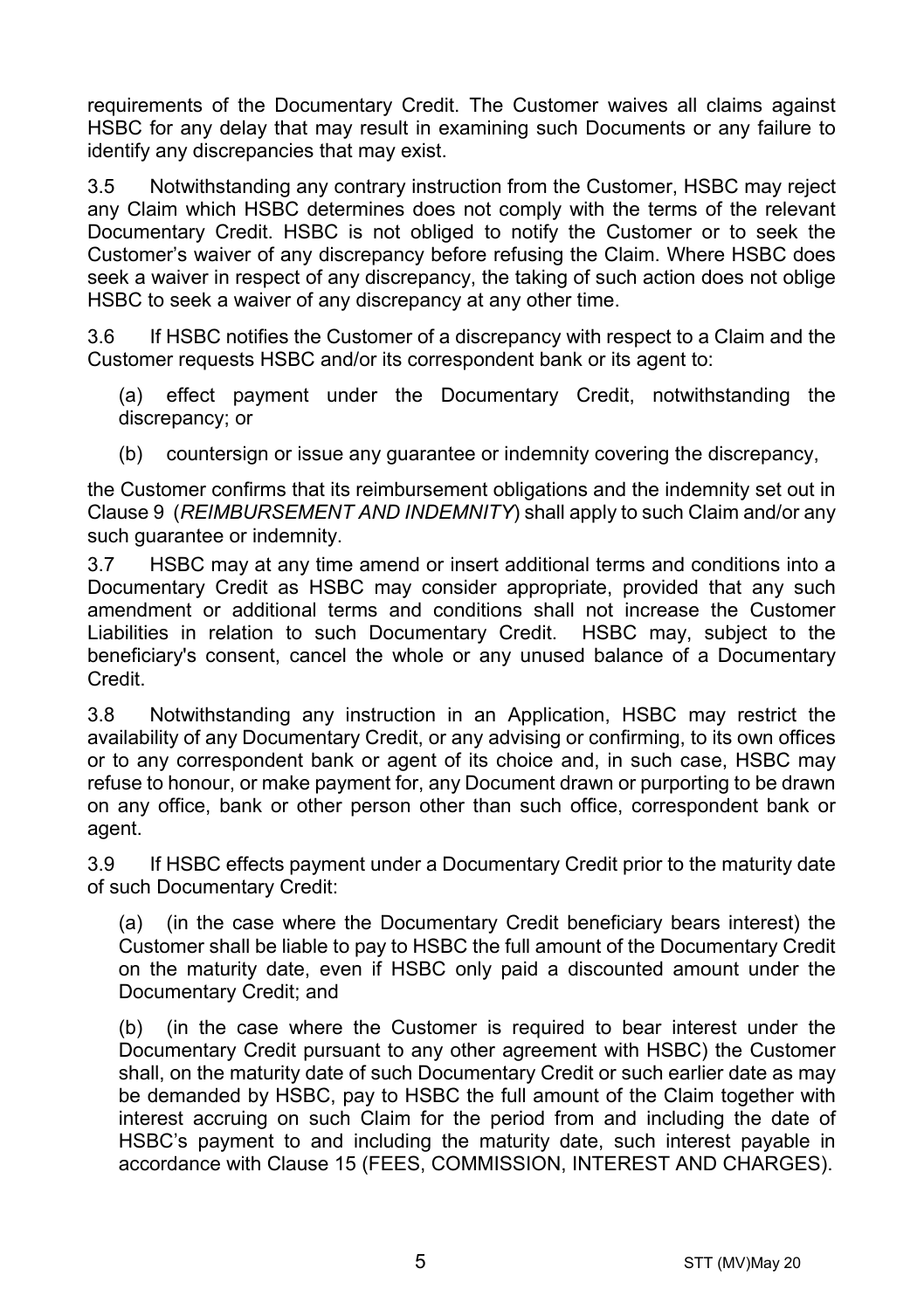3.10 If the terms of a Documentary Credit (whether expressly or impliedly) permits payment to be effected to the beneficiary prior to receipt of the Documents required to be delivered under such Documentary Credit, the Customer shall, on the maturity date of such Documentary Credit or such earlier date as may be demanded by HSBC, pay to HSBC the full amount of the Claim (whether or not the Documents subsequently delivered are compliant with the terms of the Documentary Credit) together with interest accruing on such Claim for the period from and including the date of HSBC's payment to and including the maturity date, such interest payable in accordance with Clause 15 (*FEES, COMMISSION, INTEREST AND CHARGES*).

3.11 If any Documentary Credit stipulates that certain specific Documents be forwarded by the beneficiary directly to the Customer at or prior to the time the beneficiary makes any Claim, all remaining Documents must be produced to HSBC in respect of any Claim under such Documentary Credit. If the Customer uses the Documents forwarded directly to it to obtain possession of the Goods, HSBC is authorised to accept all Documents presented under such Documentary Credit and pay or accept upon presentation and pay at maturity all Documents drawn in respect of the Goods, notwithstanding any discrepancy or any other matter or thing that might otherwise have relieved or affected the Customer's or HSBC's obligations. The Customer confirms that its reimbursement obligations and the indemnity set out in Clause 9 (*REIMBURSEMENT AND INDEMNITY*) shall apply to any amount paid by HSBC in respect of such Documentary Credit.

3.12 If any Documentary Credit stipulates that the Goods be insured under insurance policies/certificates containing "Institute Cargo Clauses" or other industry standard clauses, HSBC may accept insurance policies/certificates which contain "American Institute Cargo Clauses" or any other industry standard clauses that HSBC determines appropriate.

3.13 HSBC will not be bound at any time to release any Documents or Goods to the Customer unless the Customer has fully discharged its Customer Liabilities in respect of the Documentary Credit relating to such Documents or Goods.

3.14 If HSBC issues a Documentary Credit back-to-back (a **Back-to-Back Documentary Credit**) to another Documentary Credit (a **Master Documentary Credit**) the Customer:

(a) acknowledges that its Customer Liabilities in respect of the Back-to-Back Documentary Credit are not dependent or conditional on the performance of the Master Documentary Credit;

(b) unconditionally and irrevocably assigns or transfers absolutely to HSBC all of its payment rights in the Master Documentary Credit;

(c) shall not amend or accept any amendment to the Master Documentary Credit without the consent of HSBC or take any action which might result in HSBC not receiving the full amount under the Master Documentary Credit; and

(d) authorises HSBC to use the Documents presented under the Back-to-Back Documentary Credit to make a Claim under the Master Documentary Credit irrespective of any discrepancies or irregularities in the Documents presented.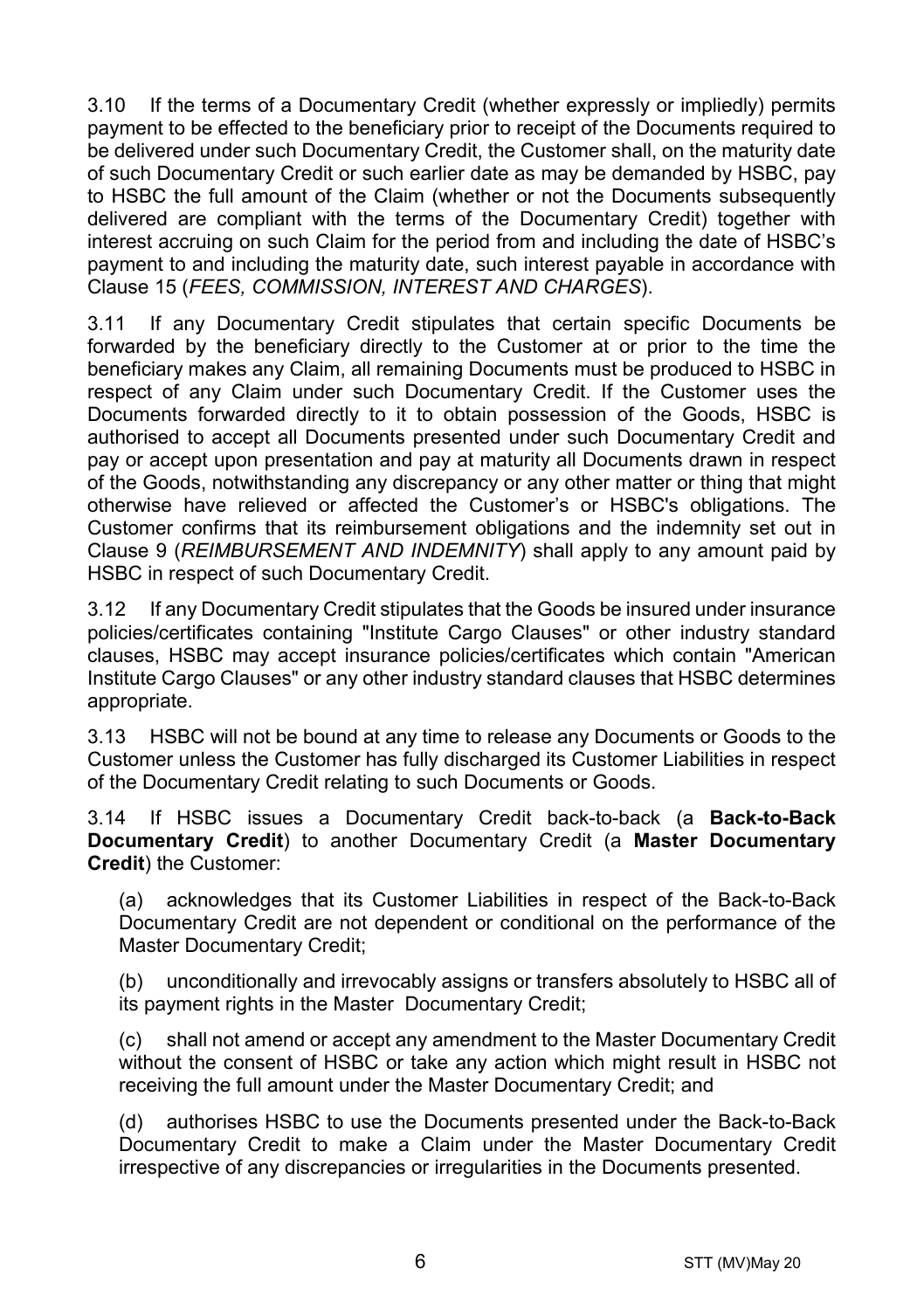3.15 HSBC is not obliged to notify the Customer of any incompatibility between the terms of a Back-to-Back Documentary Credit and the relevant Master Documentary Credit.

## **Exports**

3.16 If HSBC confirms a Documentary Credit or SBLC (whether on a disclosed or undisclosed basis) and payment in full or part is not received by HSBC from the relevant issuing bank, the Customer is only required to reimburse HSBC for amounts not received if the non-payment was due to a Recourse Event. Such reimbursement by the Customer is payable immediately upon HSBC's demand together with any interest payable in accordance with Clause 15 (*FEES, COMMISSION, INTEREST AND CHARGES*) and the Customer shall reimburse HSBC for any loss or damage suffered by HSBC as a result of the non-payment.

3.17 HSBC will not be bound by a confirmation (whether on a disclosed or undisclosed basis) and will not be obliged to negotiate a Documentary Credit or SBLC if it is amended without HSBC's consent, the Documents presented do not fully comply with the terms of the Documentary Credit or SBLC, the original Documentary Credit or SBLC is different from the copy of the Documentary Credit or SBLC upon which HSBC based its confirmation, the Customer does not comply with any of its obligations under this Clause 3, or if payment in full or part is not received by HSBC (or cannot be accepted by HSBC) from the relevant issuing bank as a result of a Recourse Event.

3.18 If HSBC confirms a Documentary Credit or SBLC on an undisclosed basis, the Customer shall not make a presentation in respect of the Documentary Credit or SBLC to any person other than HSBC and shall promptly provide to HSBC the original Documentary Credit or SBLC, any operative documents and any amendments issued by the relevant issuing bank.

3.19 If HSBC confirms a Documentary Credit or SBLC (whether on a disclosed or undisclosed basis), the Customer:

(a) unconditionally and irrevocably assigns or transfers absolutely to HSBC all of its payment rights in such Documentary Credit or SBLC; and

(b) shall not take any action which might result in HSBC not receiving the full amount under the Documentary Credit or SBLC.

## **4. INSTRUMENTS**

4.1 The terms in this Clause 4 apply to any SBLC, demand guarantee (including an avalisation, co-acceptance or acceptance of a Document), bond, counter-guarantee, counter-SBLC, or similar independent payment obligation (including any extension, renewal or amendment of the same)(each an **Instrument**) issued, confirmed or provided by HSBC.

4.2 The Customer:

(a) undertakes to examine the customer copy of each Instrument issued or entered into by HSBC in order to check its consistency with the relevant Application; and

(b) agrees to give immediate notice to HSBC of any objection to its contents.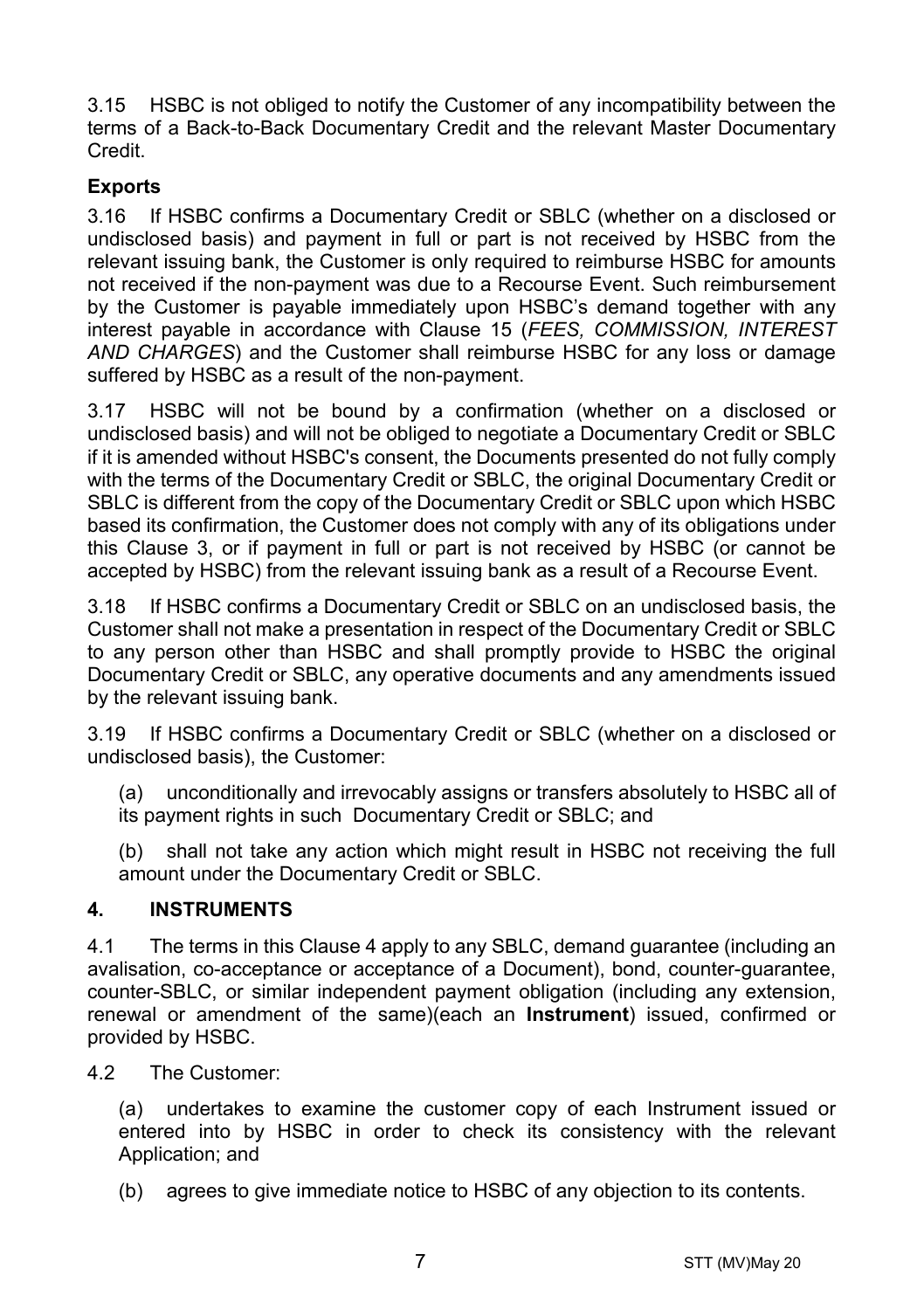4.3 HSBC is authorised to accept, pay or honour any Claim made under any Instrument which appears on its face to comply with its terms, without reference to or further authority from the Customer or any other party, and without enquiring whether any such Claim on HSBC has been properly made, notwithstanding that the validity of any such Claim, or the amount of it, may be in dispute. The Customer accepts any such Claim as conclusive evidence that HSBC was liable to pay or comply with it, and any payment made, or any steps taken by HSBC in good faith under or in connection with it, shall be binding upon the Customer.

4.4 The presentation of any documents under an Instrument shall be deemed to be in compliance with the terms of the Instrument if HSBC determines that they appear on their face to be in order and, taken as a whole, conform with the requirements of the Instrument. The Customer waives all claims against HSBC for any delay that may result in examining such documents or any failure to identify any discrepancies that may exist.

4.5 Notwithstanding any contrary instruction from the Customer, HSBC is entitled to reject any Claim which HSBC determines does not comply with the terms of the relevant Instrument. HSBC is not obliged to notify the Customer or to seek the Customer's waiver of any discrepancy before refusing the Claim. Where HSBC does seek a waiver in respect of any discrepancy, the taking of such action does not oblige HSBC to seek a waiver of discrepancy at any other time.

4.6 If HSBC notifies the Customer of a discrepancy with respect to a Claim and the Customer requests HSBC and/or its correspondent bank or its agent to:

- (a) effect payment under the Instrument, notwithstanding the discrepancy; or
- (b) countersign or issue any guarantee or indemnity covering the discrepancy,

the Customer confirms that its reimbursement obligations and the indemnity set out in Clause 9 (*REIMBURSEMENT AND INDEMNITY*) shall apply to such Claim and/or any such quarantee or indemnity.

4.7 HSBC may at any time amend or insert additional terms and conditions into an Instrument as HSBC may consider appropriate, provided that any such amendment or additional terms and conditions shall not increase the Customer Liabilities in relation to such Instrument. HSBC may, subject to the beneficiary's consent, cancel the whole or any unused balance of an Instrument.

4.8 Notwithstanding any instruction in an Application, HSBC may restrict the availability of any SBLC, or any advising or confirming, to its own offices or to any correspondent bank or agent of its choice and, in such case, HSBC may refuse to honour, or make payment for, any Document drawn or purporting to be drawn on any office, bank or other person other than such office, correspondent bank or agent.

4.9 If the terms of an SBLC (whether expressly or impliedly) permits payment to be effected to the beneficiary prior to receipt of the documents required to be delivered under such SBLC, the Customer shall, on the maturity date of such SBLC or such earlier date as may be demanded by HSBC, pay to HSBC the full amount of the Claim (whether or not the documents subsequently delivered are compliant with the terms of the SBLC) together with interest accruing on such Claim for the period from and including the date of HSBC's payment to and including the maturity date, such interest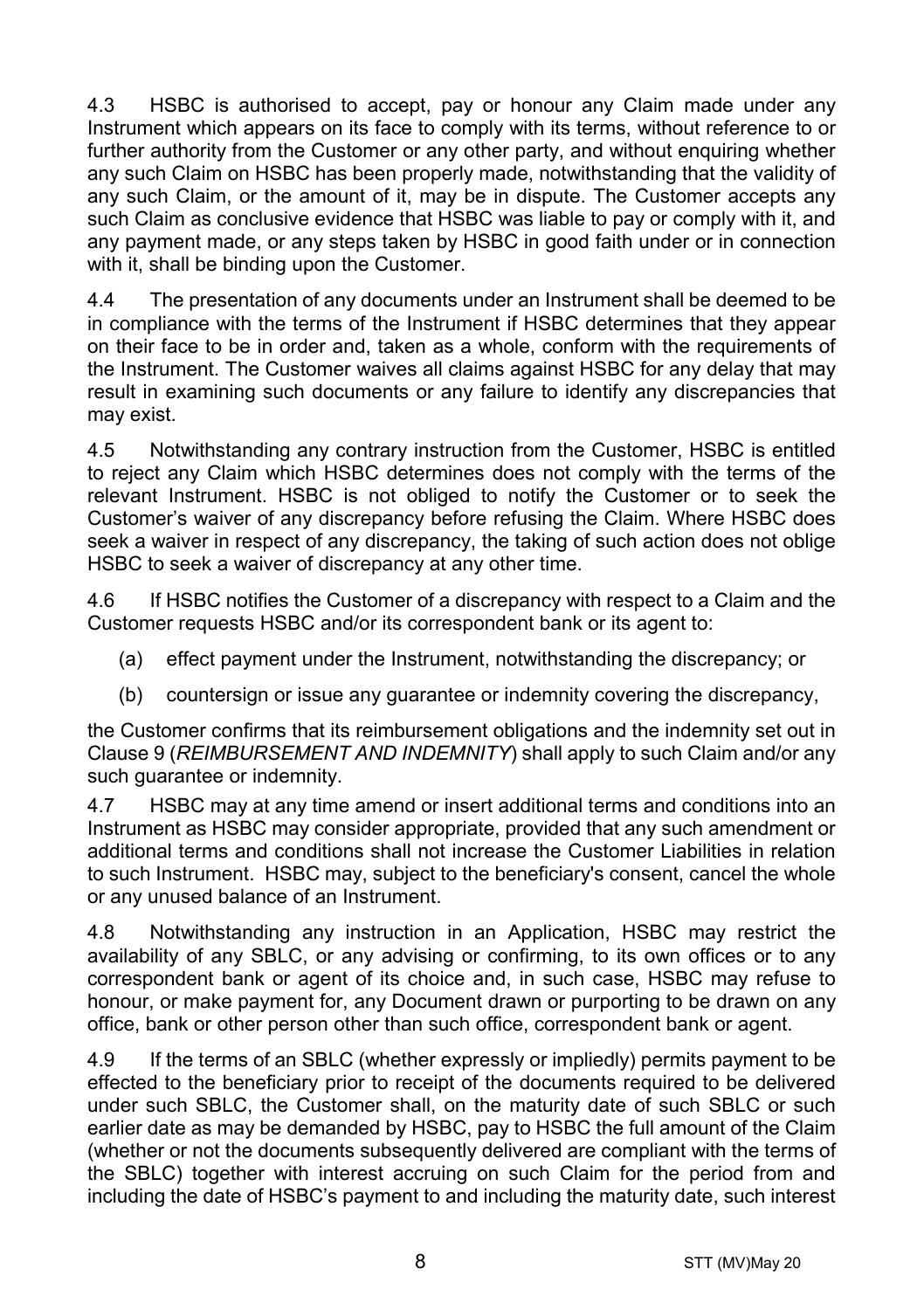payable in accordance with Clause 15 (*FEES, COMMISSION, INTEREST AND CHARGES*).

4.10 Notwithstanding the foregoing, if the Customer has requested HSBC to issue or arrange for the issuance of an Instrument by a correspondent bank for which a counter-guarantee or counter-SBLC must be issued by HSBC, HSBC may include such terms in the counter-guarantee or counter-SBLC that HSBC considers are required to support the issuance of such Instrument. Without limitation, the validity period and Claim period (if applicable) of the counter-guarantee or counter-SBLC shall be longer than the validity period and Claim period (if applicable) of the Instrument and other terms may be added to reflect the laws under which the Instrument is governed.

4.11 If any Instrument contemplates renewal or extension and the Customer does not advise HSBC at least 5 Business Days prior to the time required for HSBC to provide notice of cancellation as required by the Instrument, HSBC may renew or extend for an additional year or such other term as HSBC may so select. HSBC shall however be under no obligation to issue, extend or renew any Instrument and may at any time:

(a) cancel or revoke any Instrument without prior notice to or authorisation from the Customer if such Instrument or the beneficiary of such Instrument permits cancellation or revocation; or

(b) pay any Instrument without prior notice to or authorisation from the Customer if the Instrument or any relevant law permits or requires payment to be made if such Instrument is cancelled, withdrawn, not extended or not renewed.

4.12 Any cancellation, payment or revocation by HSBC of any Instrument at any time shall be without prejudice to the rights and obligations of HSBC and the Customer under these Terms.

4.13 Unless an Instrument expressly provides that the original Instrument must be presented to HSBC to support a Claim, HSBC may pay and/or comply with any Claim, whether or not the original of the Instrument is presented to HSBC.

4.14 Notwithstanding that the Customer may claim that an Instrument has been reduced, cancelled or terminated, HSBC may determine that, due to the governing law of the Instrument, it is has not been reduced, cancelled or terminated, or HSBC may determine that it is necessary to obtain or require the relevant beneficiary's confirmation of the reduction, release or discharge of HSBC's and/or any correspondent bank's liabilities under such Instrument. Subject to such determination, or until such confirmation is received by HSBC, such Instrument shall not be treated or deemed as reduced, cancelled or terminated.

## **5. COLLECTIONS**

5.1 The terms in this Clause 5 apply to any Collection transaction.

5.2 If HSBC is requested by the Customer to handle a Collection as the remitting bank, HSBC shall be under no obligation to make any payment to the Customer in respect of the Collection until HSBC has received full payment from the collecting or presenting bank.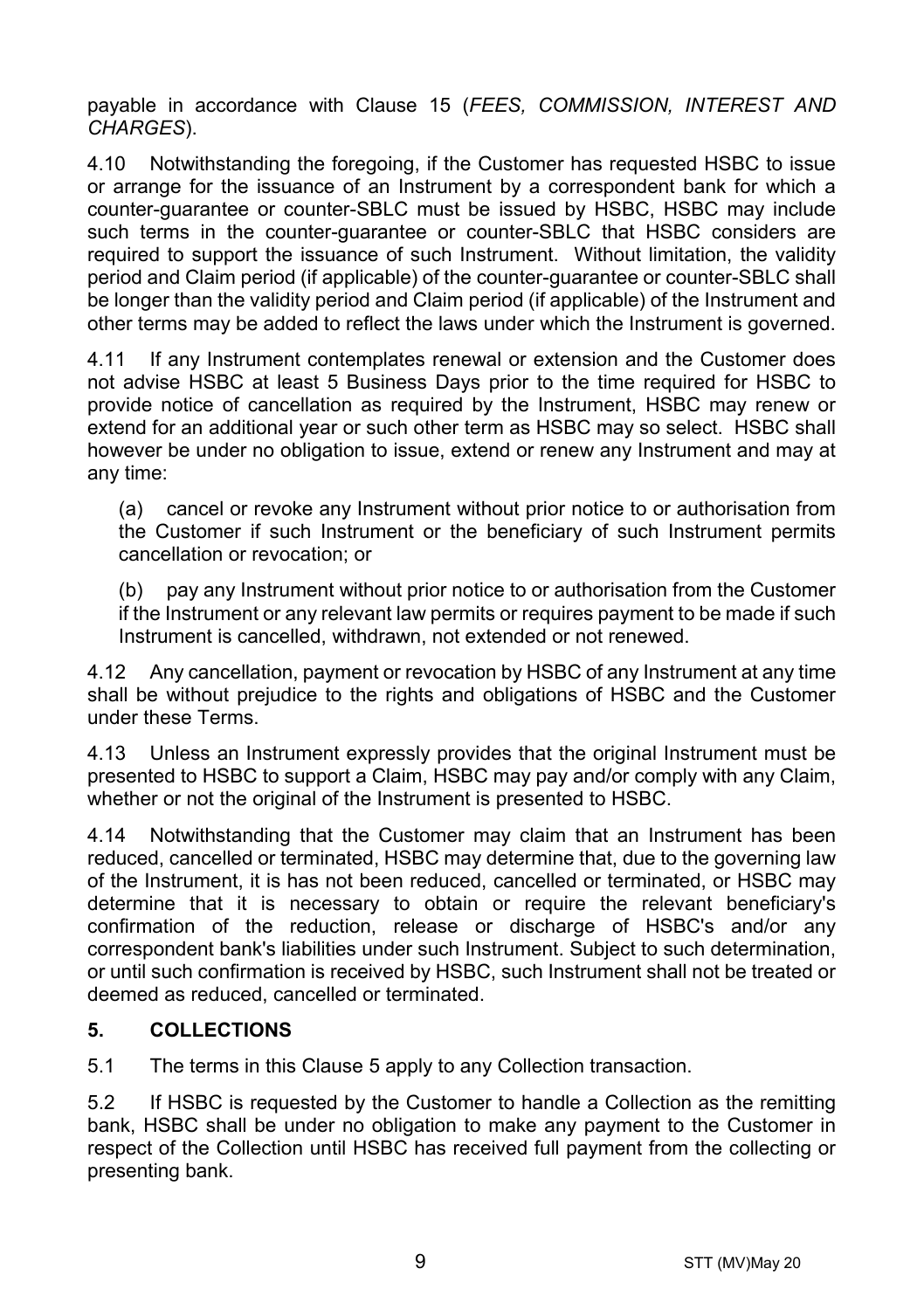5.3 HSBC is not obliged to check the Documents before sending them to the collecting or presenting bank.

5.4 HSBC is not obliged to check the Documents that it receives from a remitting bank.

## **6. FINANCE**

6.1 The terms in this Clause 6 apply where HSBC Finances any Document or Documentary Credit.

6.2 Upon HSBC Financing a Document or Documentary Credit, the Customer unconditionally and irrevocably:

(a) transfers ownership of the Document or Documentary Credit to HSBC and undertakes to endorse the relevant Document in favour of HSBC (if not already endorsed in favour of HSBC as a condition to such Finance) and deliver the original endorsed Document to HSBC;

(b) assigns or transfers absolutely to HSBC all of its rights to receive the proceeds of such Documentary Credit or Document; and

(c) assigns or transfers absolutely to HSBC all of its rights, title and interest in the associated underlying receivable (and related rights and proceeds) (if any) arising from the underlying Trade Transaction,

and where the amount of the Finance was calculated by applying an advance rate to the face value of the Document or Documentary Credit, upon receipt by HSBC of any proceeds of that Document or Documentary Credit in excess of the amount of the Finance, HSBC shall pay those proceeds to the Customer (after deducting any outstanding Customer Liabilities).

6.3 If HSBC has Financed a Document or Documentary Credit and payment in full or part is not received by HSBC for any reason (or cannot, for any reason whatsoever, be accepted by HSBC) from the relevant issuing bank, confirming bank, collecting bank, presenting bank, drawee or obligor (as applicable), then unless otherwise agreed in writing by HSBC:

- (a) such Trade Service is provided with full recourse against the Customer; and
- (b) the Customer is required to reimburse HSBC for amounts not received.

Such reimbursement is payable immediately upon HSBC's demand together with any interest payable in accordance with Clause 15 (*FEES, COMMISSION, INTEREST AND CHARGES*) and the Customer shall reimburse HSBC for any loss or damage suffered by HSBC as a result of the non-payment.

6.4 If HSBC has agreed to Finance a Document or Documentary Credit on a nonrecourse basis and payment in full or part is not received by HSBC (or cannot be accepted by HSBC) from the relevant issuing bank, confirming bank, collecting bank, presenting bank, drawee or obligor (as applicable), the Customer is only required to reimburse HSBC for amounts not received if the non-payment was due to a Recourse Event. Such reimbursement is payable immediately upon HSBC's demand together with any interest payable in accordance with Clause 15 (*FEES, COMMISSION,*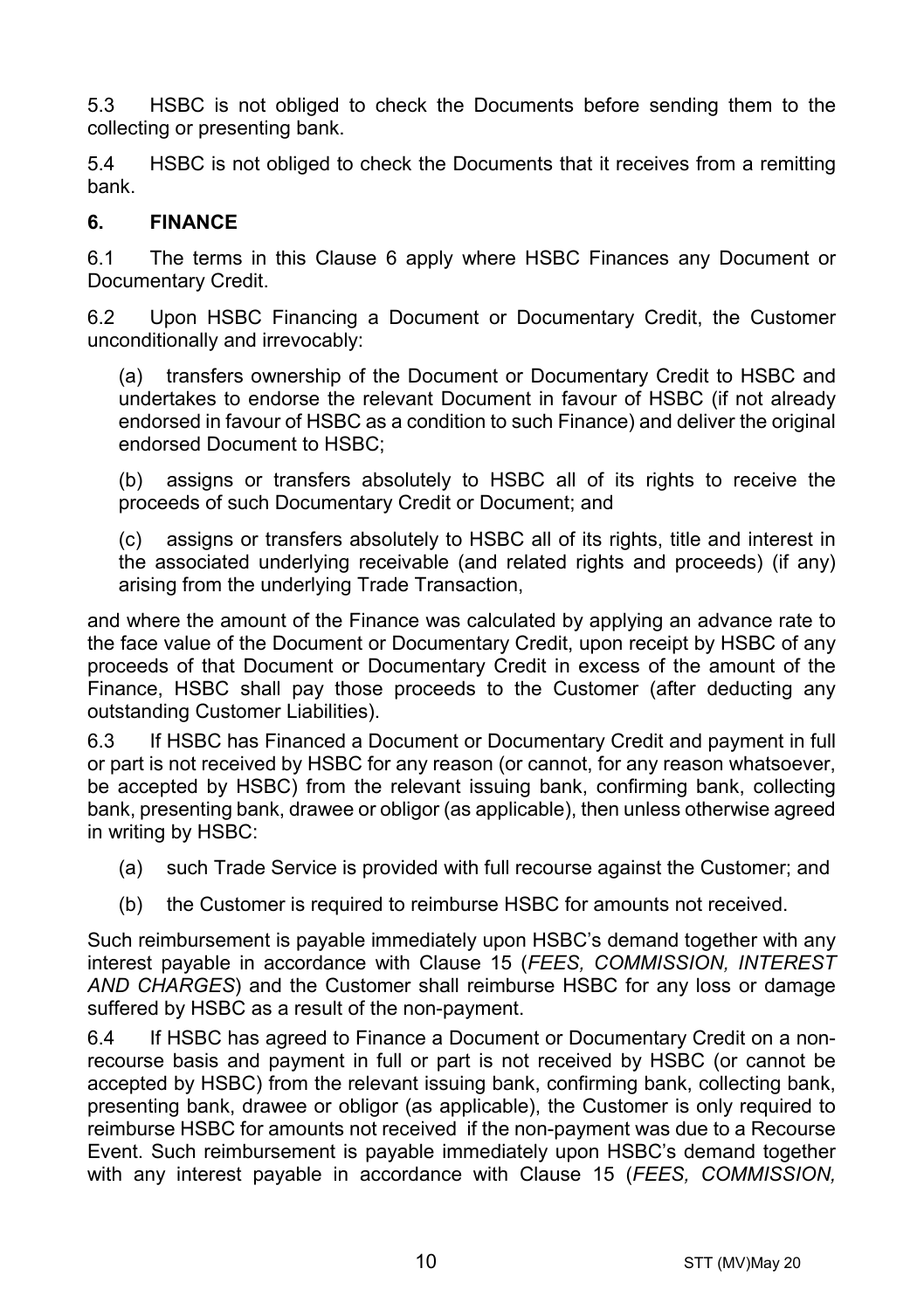*INTEREST AND CHARGES*) and the Customer shall reimburse HSBC for any loss or damage suffered by HSBC as a result of the non-payment.

6.5 Where HSBC has Financed a Document or Documentary Credit, HSBC may at its discretion:

(a) take conditional acceptances and/or acceptances for honour and/or to extend the due date for payment in relation to any such Document or Documentary Credit;

(b) accept payment from any drawee or acceptor before maturity under rebate or discount;

(c) accept part payment before maturity and deliver a proportionate part of the Goods to any drawee or acceptor of such Document or Documentary Credit or the consignee of the related Goods;

(d) at the request of any drawee, delay presentation of such Document or Documentary Credit for payment or acceptance without affecting the liability of the Customer to HSBC in respect of such Document or Documentary Credit;

(e) give an indemnity against any loss arising from any discrepancies in order to obtain acceptance or payment of a Document and the Customer confirms that its reimbursement obligations and the indemnity set out in Clause 9 (*REIMBURSEMENT AND INDEMNITY*) shall apply to any such indemnity; and

(f) institute proceedings and take steps for the recovery from the acceptors or endorsers of any such Document or Documentary Credit of any amount due in respect of such Document or Documentary Credit, despite HSBC having debited the bank account of the Customer with the amount of such Document or Documentary Credit.

## **7. TRADE FINANCE LOANS**

7.1 The terms in this Clause 7 apply to any Trade Finance Loans which HSBC may provide to the Customer from time to time.

7.2 Subject to the terms of any applicable Facility Agreement which may apply, any Trade Finance Loan which HSBC provides to the Customer shall be on an uncommitted basis and HSBC may terminate or cancel such Trade Finance Loan at any time without providing reasons to the Customer.

7.3 Interest shall accrue on the Trade Finance Loan and shall be payable in accordance with Clause 15 (*FEES, COMMISSION, INTEREST AND CHARGES*).

7.4 The Customer shall repay each Trade Finance Loan together with accrued interest and any outstanding fees, commissions, charges and expenses incurred by HSBC on demand unless HSBC agrees otherwise in writing. In any event the Customer shall repay a Trade Finance Loan no later than:

(a) its maturity date;

(b) if it is for financing goods or services, the date on which the Customer receives the proceeds of sale of those goods or services (in full or part); and/or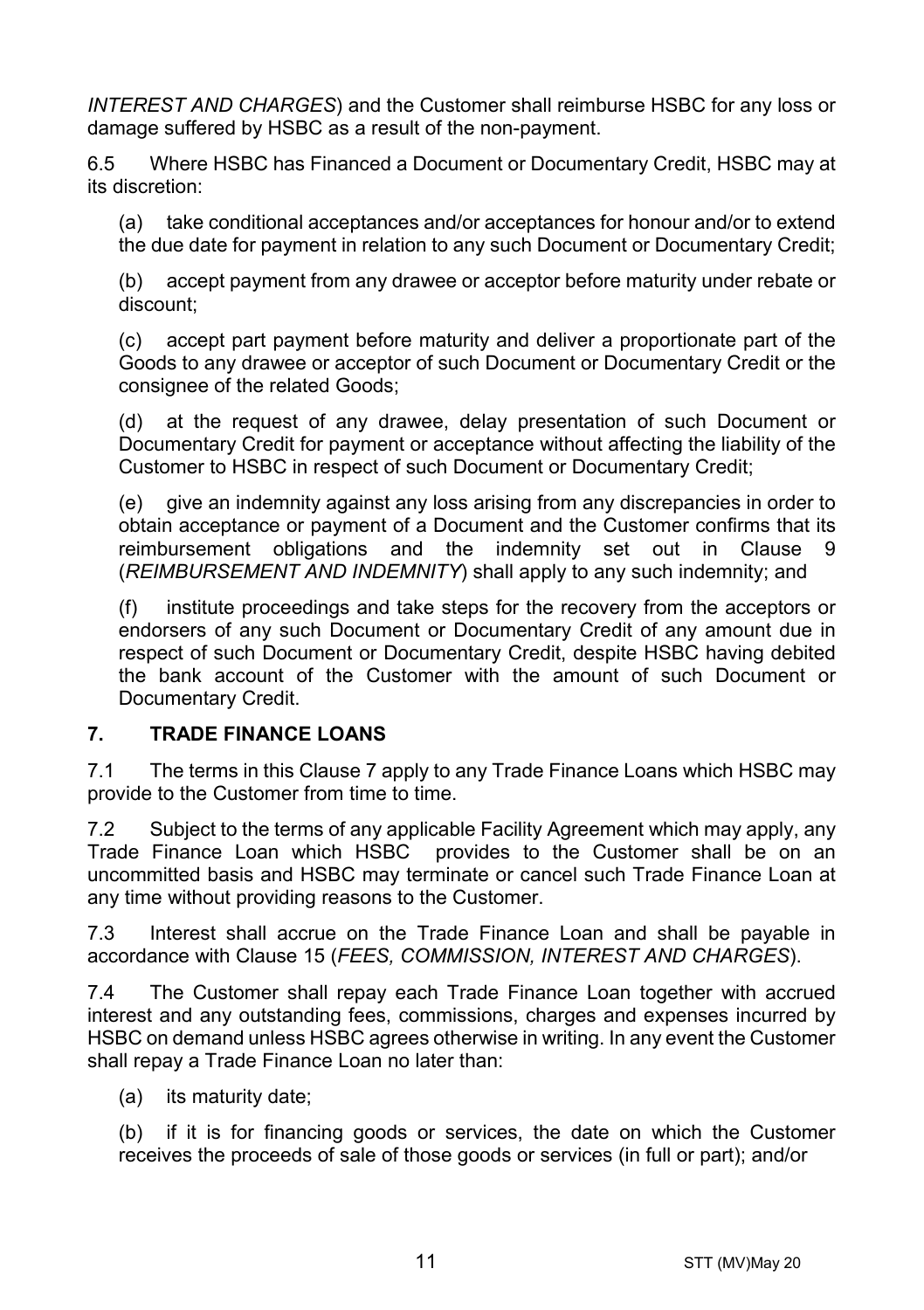(c) if it is for the financing of a debt owed to the Customer, the date on which the Customer receives payment of the debt (in full or part),

and, upon the request of HSBC, the Customer will arrange for all monies payable to the Customer under or in connection with the relevant Trade Transaction to be paid directly to a bank account as specified by HSBC to be used towards the repayment of that Trade Finance Loan and any other outstanding Customer Liabilities.

7.5 If a Trade Finance Loan is due for repayment on a day when the Customer is entitled to make a drawing under another Trade Finance Loan, HSBC may require:

(a) the amount of the Trade Finance Loan that is to be repaid to be deducted from the amount of the drawing to be made; and

(b) only the difference in amounts (if any) to be paid to the Customer.

7.6 Where the Customer requests a Trade Finance Loan and it is to be backed by a Documentary Credit or a confirmed purchase order, pro-forma invoice or such other supporting document specified in the Application, the Customer shall, at or before the time when the Customer submits the Application for that Trade Finance Loan, lodge with HSBC the original Documentary Credit (including all amendments (if any)) or a copy of the confirmed purchase order, pro-forma invoice or other such supporting document referred to in the Application (as applicable), in each case in the format required by HSBC (the **Supporting Document**).

7.7 Where HSBC provides to the Customer a Trade Finance Loan backed by a Supporting Document, the Customer shall:

(a) only use the proceeds of that Trade Finance Loan for the purpose of purchasing, producing, processing, manufacturing, storing, insuring and/or preparing for the sale or shipment of the Goods referred to in the Supporting Document;

(b) not accept any amendment to or cancellation of the Supporting Document without HSBC's prior written consent;

(c) promptly notify HSBC if the value of the relevant Goods or the proceeds due under the Supporting Document at any time falls below the amount of the Trade Finance Loan;

(d) promptly notify HSBC if the relevant Goods are not shipped in accordance with the terms of the Supporting Document;

(e) where the Supporting Document is a Documentary Credit, present all Documents to HSBC in strict compliance with the terms and conditions of the Documentary Credit before the expiry of the time limit(s) prescribed in the Documentary Credit; and

(f) where the Supporting Document is not a Documentary Credit, promptly following shipment of the relevant Goods, provide HSBC with the invoice and other documents evidencing that the relevant Goods have been supplied to the relevant buyer in accordance with the terms and conditions of the relevant sales contract.

7.8 Where HSBC provides to the Customer a Trade Finance Loan backed by a Documentary Credit and HSBC presents the required Documents to the issuing bank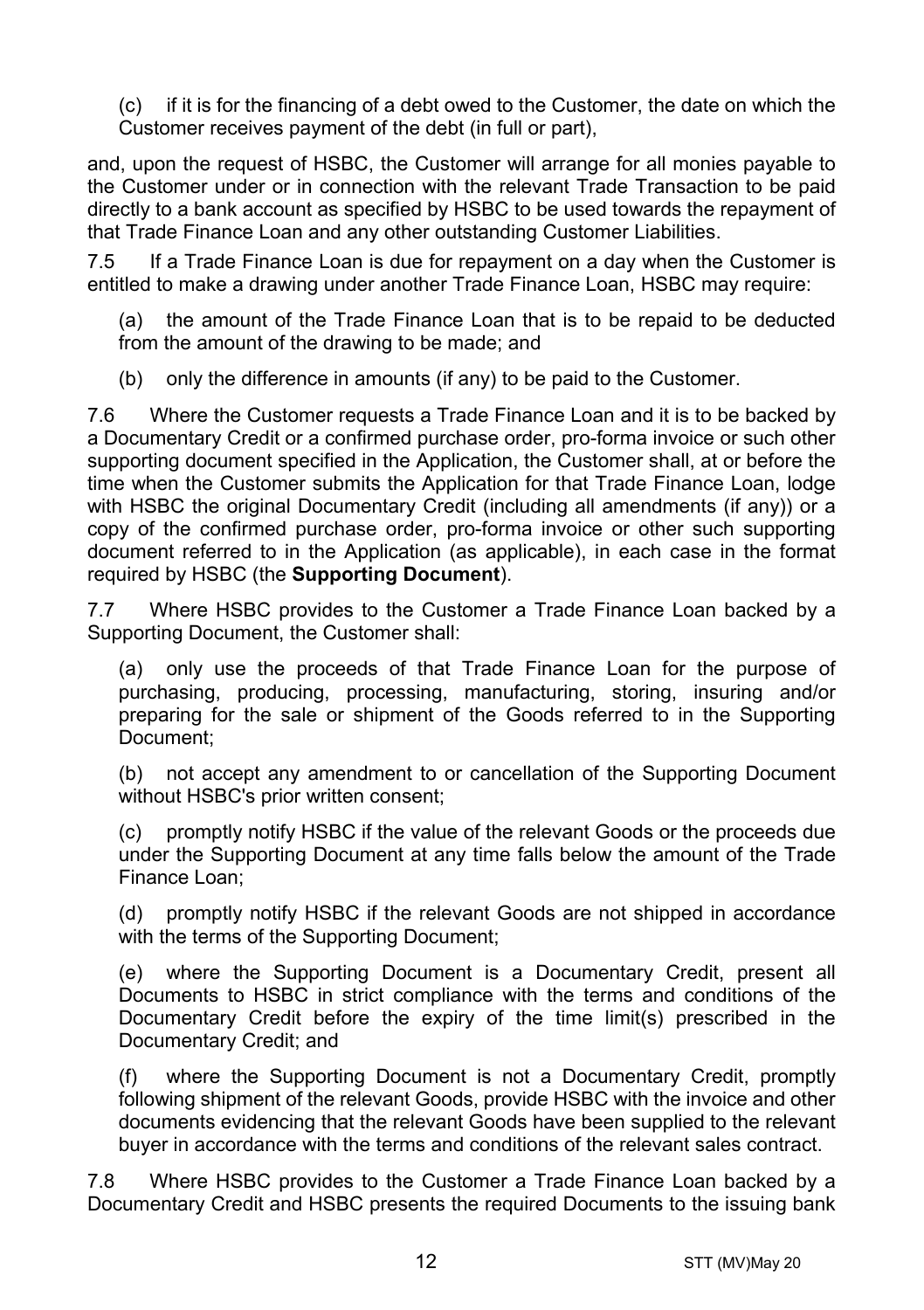for payment or approval and/or HSBC Finances that Documentary Credit or any Document presented under that Documentary Credit, HSBC is authorised to apply the proceeds of the Documentary Credit or the amount of the Finance towards the repayment of that Trade Finance Loan and any other outstanding Customer Liabilities (including accrued interest).

## **8. APPLICATIONS FOR RELEASE OF GOODS, SHIPPING GUARANTEES AND LETTERS OF INDEMNITY**

8.1 The terms in this Clause 8 apply to any Application for the release of Goods, shipping guarantee or letter of indemnity.

8.2 If the Customer requests HSBC to sign or countersign any letter of indemnity or shipping guarantee or (as the case may be) sign, endorse or release any air waybill, bill of lading, parcel post receipt or delivery order (collectively, the **Transport Documents**) to facilitate the release of Goods:

(a) HSBC is authorised (but not obliged):

(i) to honour any Claim (including the acceptance of any Document presented) made under any Documentary Credit, Collection or Document relating to any released Goods and to pay the invoiced amount of the Goods or the value of the Goods (whichever is higher) without examining any of the presented Documents and whether or not aware of any discrepancies; and

(ii) to utilise any Transport Documents in HSBC's possession for the redemption of any letter of indemnity or shipping guarantee; and

(b) the Customer shall promptly accept any Document presented for the payment of the relevant Goods (whether discrepant or not) and shall indemnify HSBC and each other Indemnified Party in accordance with Clause 9.2 (*REIMBURSEMENT AND INDEMNITY*).

8.3 Goods and/or Documents are released to the Customer for the purpose of taking delivery of and selling the Goods.

8.4 HSBC may compromise, settle, pay or resist any Claim arising from or in connection with the issuance of any letter of indemnity or shipping guarantee or HSBC signing, endorsing or releasing any Transport Document in such manner as HSBC determines appropriate, without releasing the Customer's obligation and liability to reimburse and indemnify HSBC hereunder.

8.5 The Customer shall redeem and deliver each letter of indemnity or shipping guarantee (if any) to HSBC for cancellation immediately upon receipt of the relevant original Transport Documents.

8.6 The Customer agrees that its Customer Liabilities in respect of a letter of indemnity or shipping guarantee shall continue and shall not be reduced until such letter of indemnity or shipping guarantee has been returned to HSBC and HSBC has been released from all its liabilities under such letter of indemnity or shipping guarantee.

**SECTION 2 – REIMBURSEMENT, INDEMNITY AND OTHER RIGHTS**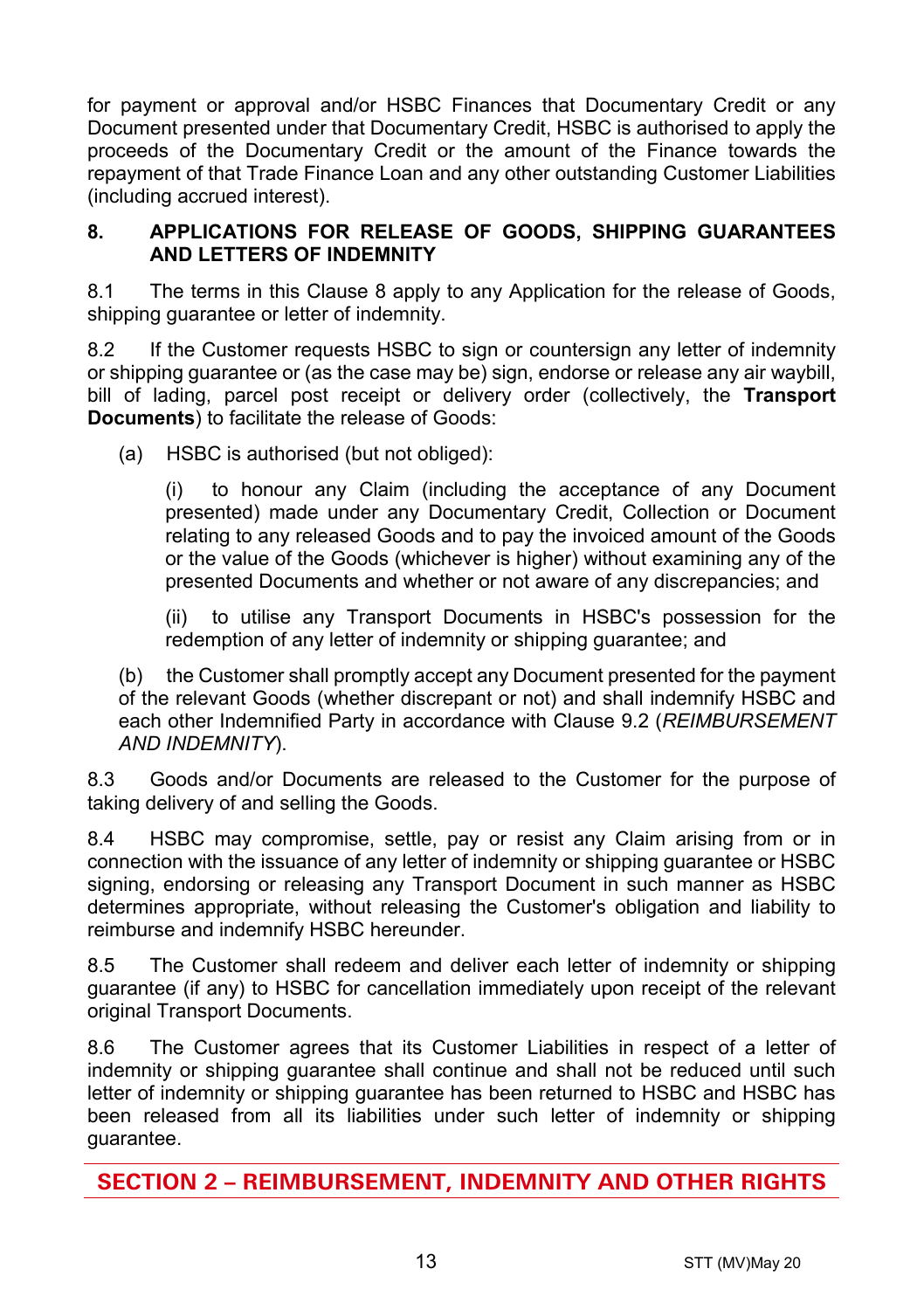# **9. REIMBURSEMENT AND INDEMNITY**

9.1 The Customer shall upon demand reimburse or pay to HSBC all sums paid (in whatever manner) or due to be paid by HSBC to any person in respect of any Trade Service and shall upon demand pay to HSBC all sums owing at any time by the Customer to HSBC including any principal, interest, commissions, fees, Increased Costs, taxes, customs duties and charges in respect of such Trade Services and any costs and expenses incurred by HSBC in connection with providing such Trade Services.

9.2 The Customer shall indemnify HSBC, each HSBC Group member, and their officers, employees and delegates (each, an **Indemnified Party**) on demand against all direct, indirect and consequential liabilities and losses, payments, damages, demands, claims, expenses and costs (including legal fees and fees, claims, demands and liabilities from a beneficiary or any other person on a full indemnity basis), proceedings, actions and other consequences (collectively, the **Losses**) which any Indemnified Party may suffer, sustain or incur under or in connection with any Trade Service and the enforcement of its rights under these Terms (except where any such Loss is caused by the Indemnified Party's fraud, gross negligence or wilful misconduct). The Customer shall on demand pay to the Indemnified Party the full amount of the Losses.

9.3 The Customer shall, upon request by any Indemnified Party, forthwith appear and defend at the Customer's own cost and expense any action which may be brought against such Indemnified Party in connection with any Trade Service and to provide such assistance as such Indemnified Party may reasonably require.

9.4 HSBC may, at any time and without notice, debit from any bank account which the Customer holds with any HSBC Group member, or deduct from any proceeds held or received by HSBC which are due to the Customer, any Customer Liabilities outstanding at that time (even if such debit or deduction would cause the relevant bank account to become overdrawn).

9.5 The indemnities contained in these Terms shall not be in any way discharged or diminished, nor shall the liability of the Customer be affected by reason of HSBC or any person from time to time, varying, realising or releasing any of the same, or granting any time, indulgence or concession or compounding with any person, or concurring in accepting or varying any compromise, arrangement or settlement, or omitting to claim or enforce payment, or determining, varying, reducing or extending the terms of any Trade Service, or by anything done or omitted which, but for this provision, might operate to discharge or otherwise exonerate the Customer.

## **10. CASH COLLATERAL**

10.1 The Customer shall upon demand pay to such bank account as HSBC may direct cash cover in an amount sufficient to cover the Customer Liabilities or such lesser amount if agreed by HSBC (such amount paid, being **Cash Collateral**).

10.2 If required by HSBC, the Customer will grant to HSBC, in form and substance satisfactory to HSBC, a security interest which is customary in the Governing Jurisdiction in respect of the bank account and such Cash Collateral, and the Customer shall undertake any filing, registration, recording or enrolment of such security interest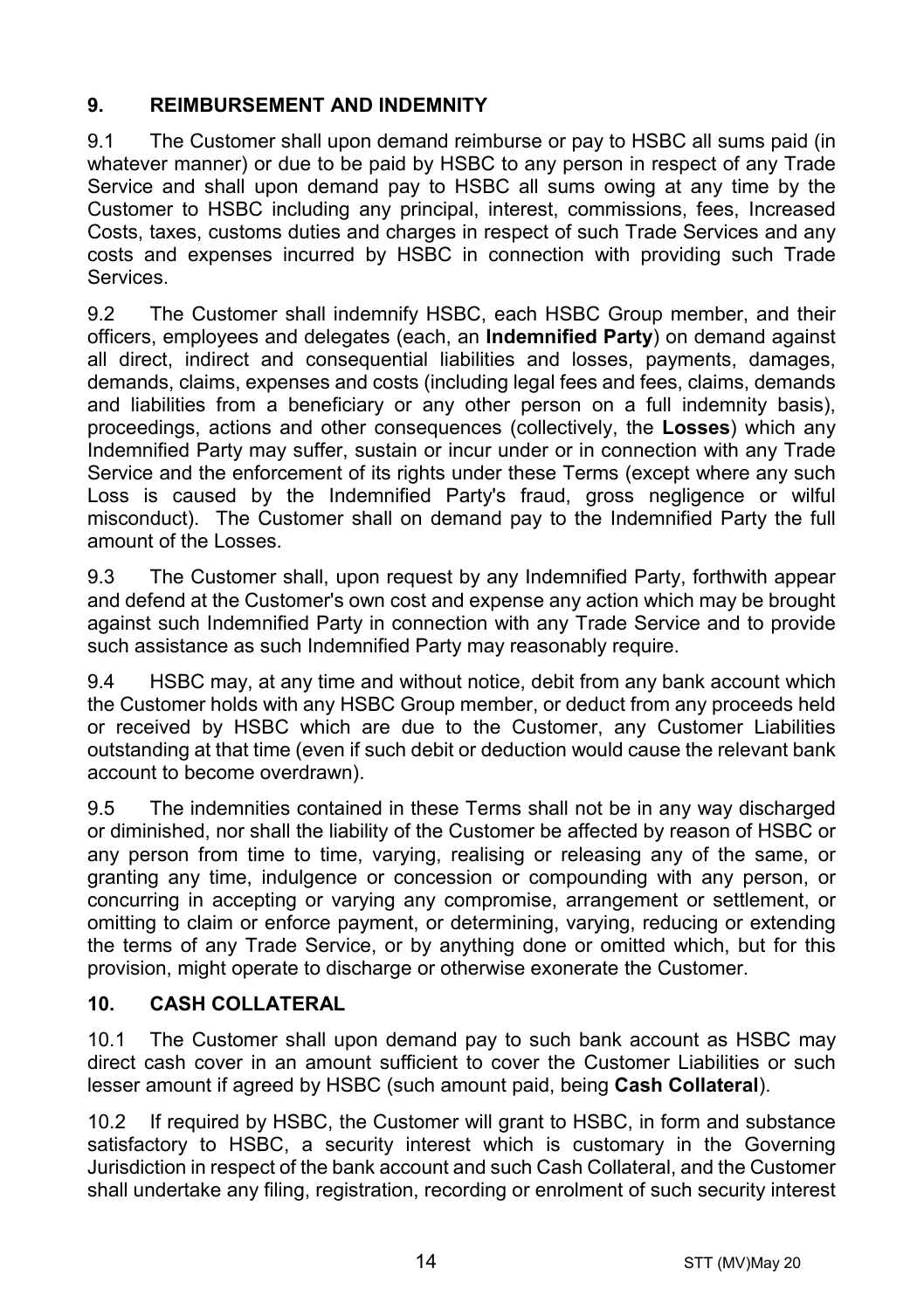for it to be perfected and enforceable against the Customer and shall pay any related fees.

10.3 HSBC may, at any time without notice or demand, apply (whether by way of set-off, transfer or otherwise) any or all Cash Collateral towards the payment of any Claim, the repayment of any Trade Finance Loan and/or the satisfaction of any or all other Customer Liabilities.

10.4 Unless HSBC otherwise agrees:

(a) Cash Collateral shall not constitute a debt owed by HSBC to the Customer or any other person and shall not be repayable or refundable (in whole or in part) by HSBC to the Customer or any other person, in each case, until and unless HSBC is satisfied that all the Customer Liabilities have been unconditionally and irrevocably paid and discharged in full; and

(b) no interest shall accrue on Cash Collateral.

10.5 The Customer shall not create or permit to subsist any mortgage, charge, pledge, lien or other security interest or encumbrance over the Cash Collateral, or any bank account in which such Cash Collateral is held (except for any security in favour of HSBC) or assign, transfer or otherwise deal with the same.

## **11. PLEDGE**

11.1 The Customer will pay to HSBC on demand all Customer Liabilities.

11.2 The Customer hereby, to the extent permissible, pledges to HSBC as a continuing security for the Customer Liabilities all Documents and Goods which are at any time in actual or constructive possession or control of HSBC or held on trust for, or to the order of, HSBC whether for custody, collection, security, the making of a Claim or any other reason and whether or not in the ordinary course of banking business and whether in the Governing Jurisdiction or elsewhere.

11.3 To the extent required by HSBC, the Customer shall do all acts (including entering into such further documents) to create, evidence and give the full effect of a pledge over the Documents and Goods as security for the Customer Liabilities.

11.4 If, in the Governing Jurisdiction a pledge (or its equivalent) is required to be registered, filed or otherwise publicly recorded for it to be enforceable, upon request of HSBC the Customer shall take all reasonable action to so register, file and/or record such pledge (including making payment of any related fees).

11.5 Any restriction on the right of consolidating securities shall not apply to the pledge under this Clause 11.

11.6 The risk in any Documents and Goods pledged shall remain with the Customer and neither HSBC nor any other HSBC Group member shall be responsible for any loss or damage or depreciation in value of any Documents or Goods held by HSBC as security.

11.7 If:

(a) the Customer fails to pay any Customer Liabilities when due or demanded;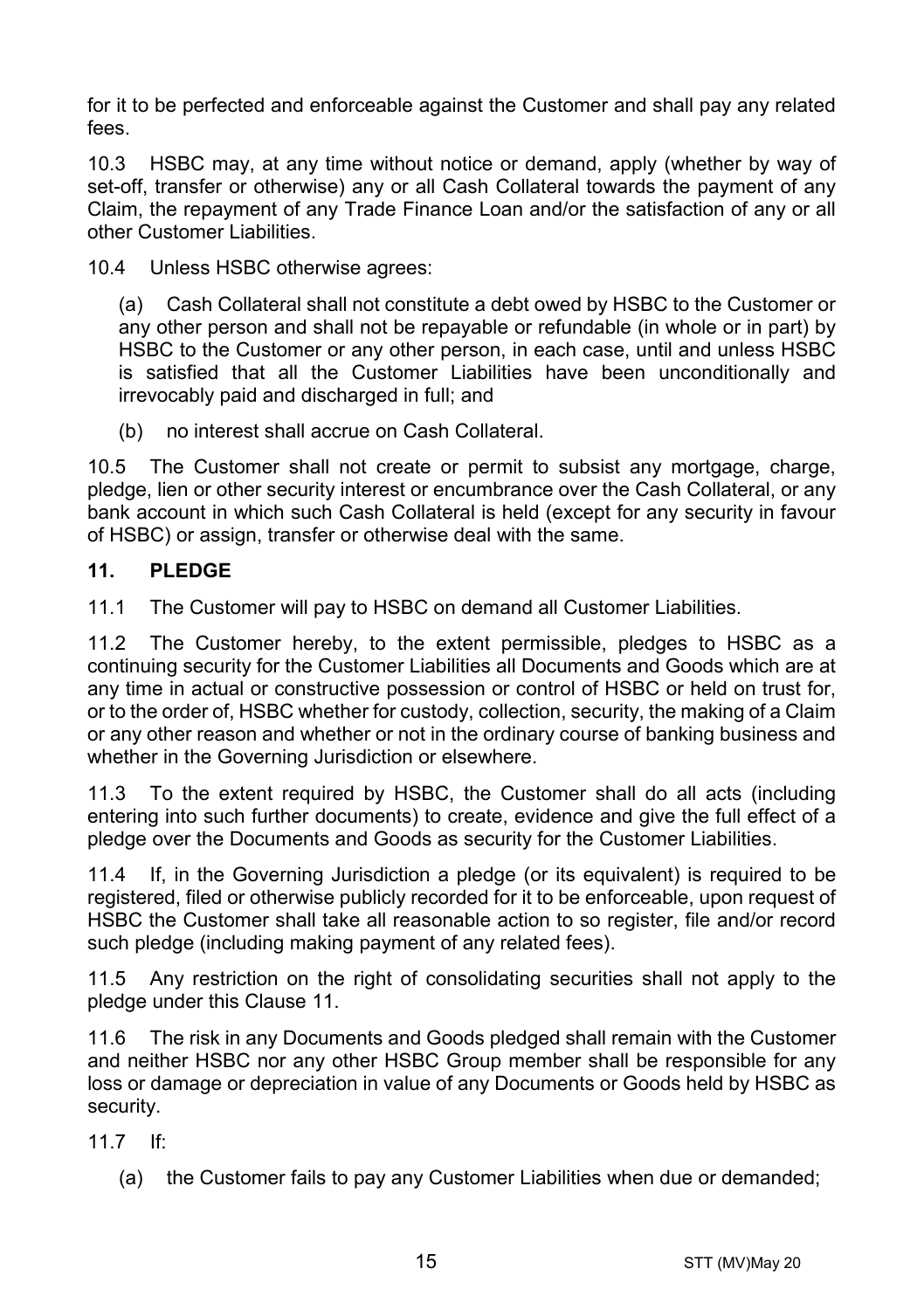(b) the Customer does not comply with any other provision of these Terms;

(c) any representation made by the Customer under these Terms is or proves to have been incorrect when made or deemed to have been made;

(d) the Customer is unable or admits inability to pay its debts as they fall due or the Customer is or is deemed to be insolvent or bankrupt under the laws of its jurisdiction of establishment and/or incorporation (as applicable); or

(e) the Customer enters into or becomes subject to a reorganisation, a composition or other arrangement with one or more creditors, a winding-up, or any other form of bankruptcy or insolvency process or proceeding,

HSBC may enforce its pledge and may, without demand, notice, legal process or any other action with respect to the Customer or any other person, realise, sell, negotiate or otherwise dispose of all or some of the Documents and the Goods at any time and in any way which it deems expedient free from any restrictions and claims and HSBC shall not be liable for any loss arising out of such realisation, sale, negotiation or disposal.

11.8 All monies received, recovered or otherwise realised by HSBC following the enforcement of the pledge may be credited to a separate interest-bearing suspense account for so long as HSBC determines in order to preserve HSBC's rights towards discharge of the whole of the Customer Liabilities.

## **12. TRUST RECEIPTS**

12.1 Whilst any Customer Liabilities remain outstanding in respect of any Trade Service provided in relation to any Documents or Goods, if any such Documents or Goods are held by or released to the Customer or to its order, the Customer:

(a) will hold such Documents and Goods (and the proceeds of sale and/or any insurance) on trust for HSBC (or, if a trust is not recognised and enforceable, hold to the order of HSBC) exclusively for the purpose agreed between HSBC and the Customer from time to time in respect of the Trade Service being provided;

(b) will keep such sale and/or insurance proceeds, and store such Goods, separate from any other property of the Customer and capable of being identified;

(c) confirms that such Documents and Goods will continue to be subject to the pledge in Clause 11 (*PLEDGE*) but at the risk of the Customer;

(d) will, at the request of HSBC, execute and deliver to HSBC trust receipts in form and substance satisfactory to HSBC together with any other documentation HSBC may require;

(e) will comply promptly and fully with any instructions or request which HSBC may give to the Customer in relation to such Documents and Goods;

(f) will, upon receipt, promptly pay to HSBC the proceeds of sale and/or insurance of the Goods; and

(g) acknowledges that HSBC may at any time take possession and dispose of the Goods, Documents and/or sale and/or insurance proceeds of the Goods.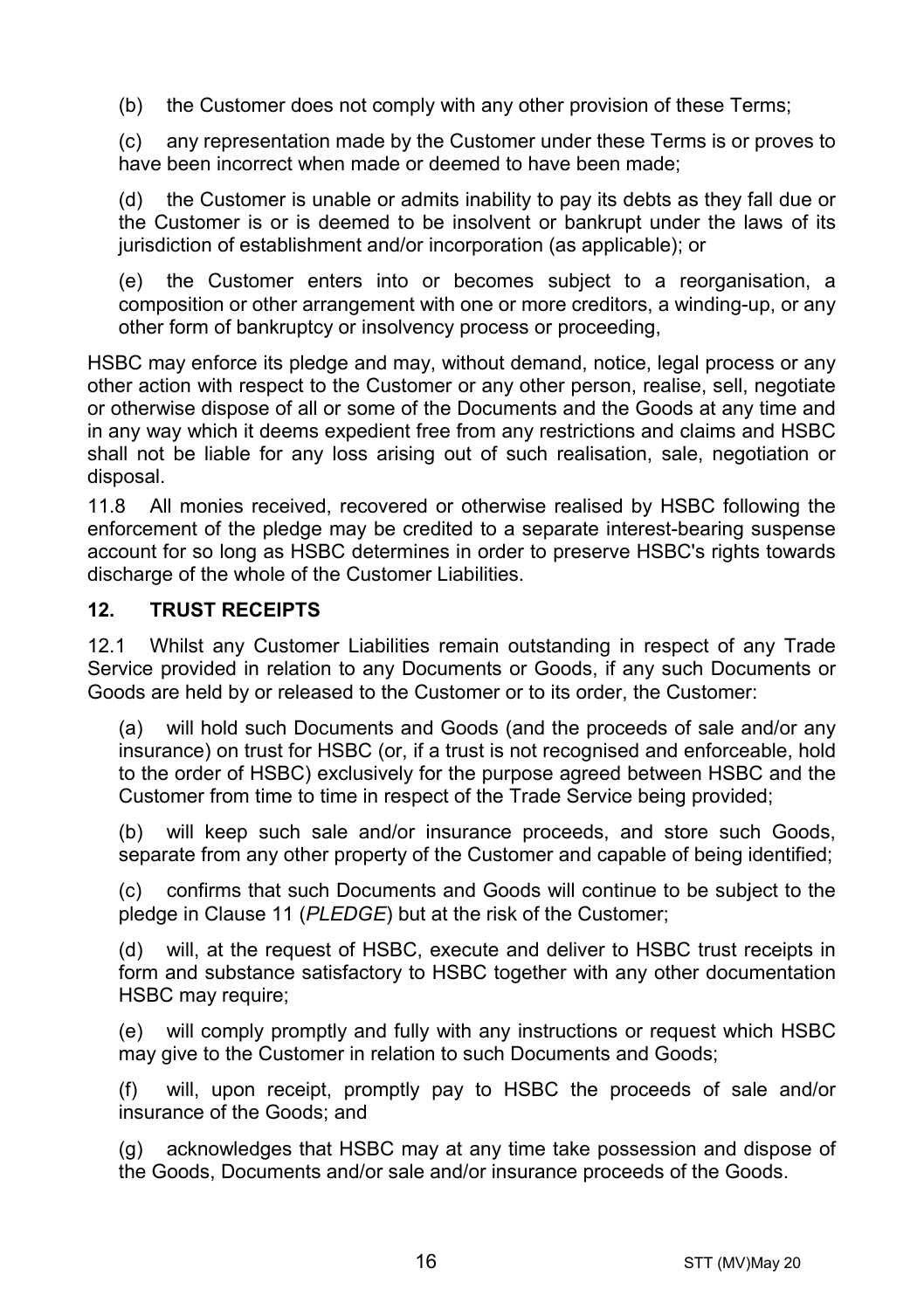# **13. SET-OFF**

13.1 HSBC may, at any time and without notice, combine or consolidate all the bank accounts of the Customer held with HSBC and/or set-off any Customer Liabilities against any obligation owed by HSBC to the Customer (including in respect of any Cash Collateral, or proceeds received or held by HSBC), regardless of the place of payment, booking branch or currency of either obligation.

13.2 To effect any set-off HSBC may convert to a currency any amount which is in a different currency at the relevant Exchange Rate.

13.3 If any Customer Liabilities are unliquidated or unascertained, HSBC may apply or set off an amount estimated by it in good faith to be the amount of that liability.

## **14. SUPPLEMENTARY RIGHTS**

14.1 HSBC's rights under these Terms are to be in addition to and are not to be in any way prejudiced or affected by any one or more other indemnities, guarantees, securities or other obligations which HSBC may now or subsequently hold whether from the Customer or any other person.

14.2 HSBC may enforce its rights under these Terms or in respect of any other indemnities, guarantees, securities or other obligations which HSBC may now or subsequently hold whether from the Customer or any other person in any order it chooses and the Customer waives any rights it may have which provide otherwise.

# **SECTION 3 – FEES AND PAYMENTS**

## **15. FEES, COMMISSION, INTEREST AND CHARGES**

15.1 Unless otherwise agreed in writing with the Customer:

(a) fees and other charges (other than interest and commission) shall be payable by the Customer to HSBC in respect of each Trade Service at the rates, in the amounts, and at the times agreed in the relevant Application, Facility Agreement or Tariff Book or as otherwise in accordance with HSBC's standard practices;

(b) interest shall be payable by the Customer to HSBC upon demand in respect of any Trade Finance Loan or Finance, shall accrue on the amount of such Trade Finance Loan or Finance for the period from the date HSBC provides such Trade Finance Loan or Finance to the date such Trade Finance Loan or Finance is repaid or settled in full, and shall be calculated by reference to the rates agreed in the relevant Application, Facility Agreement or Tariff Book or as otherwise in accordance with HSBC's standard practices;

(c) interest shall be payable by the Customer to HSBC upon demand in respect of any Claim paid by HSBC, shall accrue on the amount of the Claim for the period from the date HSBC pays such Claim to the date the Customer Liabilities resulting from such Claim are reimbursed in full, and shall be calculated by reference to the rates agreed in the relevant Application, Facility Agreement or Tariff Book or as otherwise in accordance with HSBC's standard practices; and

(d) commission shall be payable by the Customer to HSBC upon demand in respect of any Documentary Credit or Instrument and shall be calculated by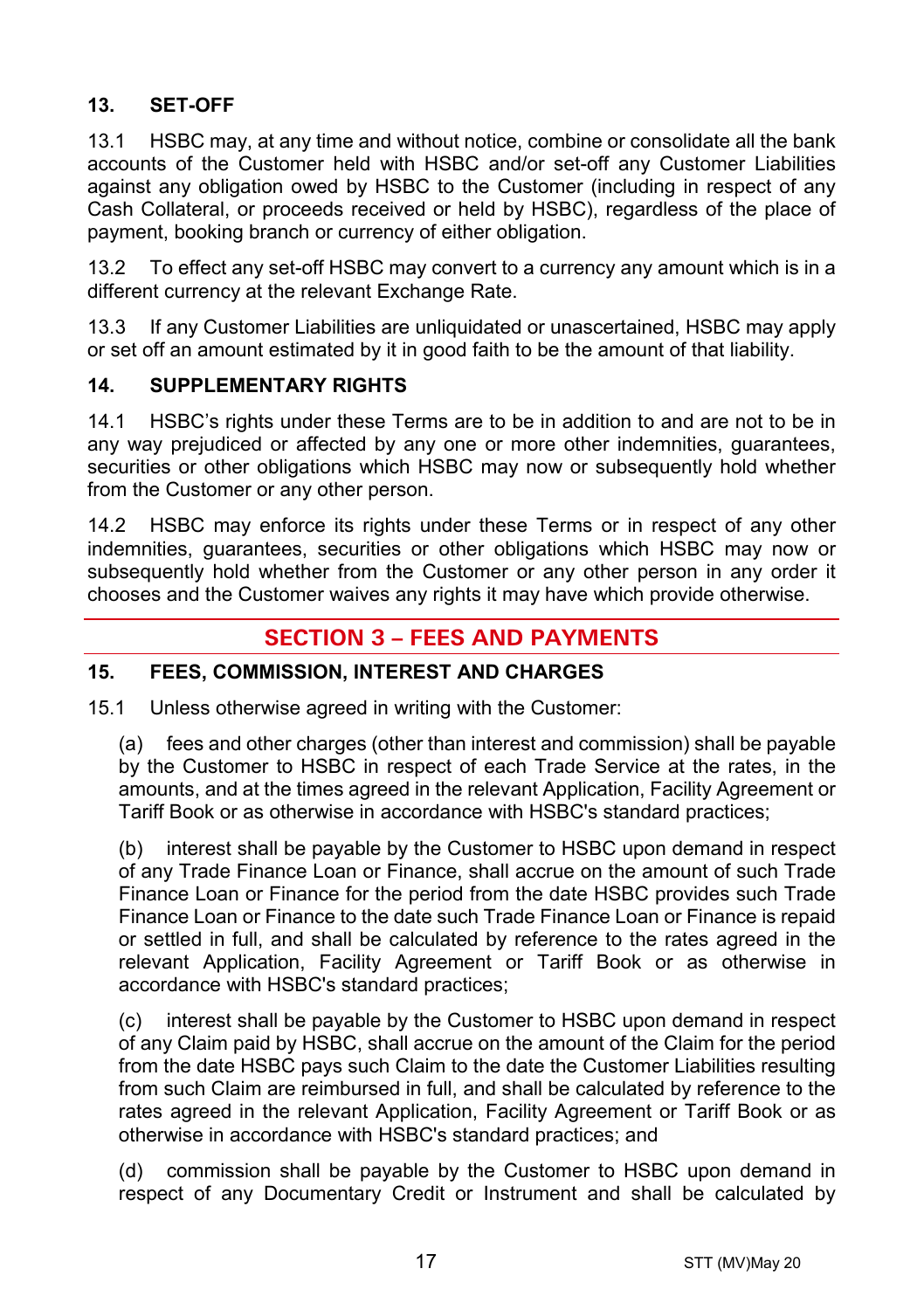reference to the face value of such Documentary Credit or Instrument and the rates agreed in the relevant Application, Facility Agreement or Tariff Book or as otherwise in accordance with HSBC's standard practices.

15.2 Any fee, interest or commission accruing in respect of a Trade Service will accrue from day to day and is calculated on the basis of the actual number of days elapsed and a year of 365 days or, in any case where the market practice in the relevant Governing Jurisdiction differs, in accordance with that market practice.

15.3 Any fee, commission, interest or charge payable by the Customer to HSBC is non-refundable.

15.4 If the Customer fails to pay any amount payable by it under these Terms on its due date, default interest shall accrue on the overdue amount from the due date up to the date of actual payment (both before and after judgment) at the rate agreed in the relevant Application, Facility Agreement or Tariff Book or as otherwise in accordance with HSBC's standard practices.

## **16. PAYMENTS**

16.1 Payments by the Customer shall be made to HSBC in immediately available, freely transferable, cleared funds and as specified by HSBC, without any set-off, counterclaim, withholding or conditions of any kind unless compelled by law.

16.2 All amounts paid or payable to HSBC in respect of any Trade Service are expressed on a Tax-exclusive basis. The Customer must pay any relevant Tax (as necessary) on any amount that the Customer is required to pay HSBC.

16.3 If any deduction or withholding is required by law (including on account of any Tax), the Customer must:

(a) increase the sum payable so that, after making the minimum deduction or withholding required, HSBC will receive and be entitled to retain a net sum at least equal to the sum that HSBC would have received had that deduction or withholding not been made; and

(b) within 30 days of such payment, forward to HSBC the confirmation in writing from the relevant tax authority evidencing receipt by the relevant tax authority of that deduction or withholding.

16.4 Unless HSBC agrees otherwise, each payment by the Customer to HSBC shall be made in the currency of the relevant Customer Liability for which that payment is being made and the Customer waives any right it may have in any jurisdiction to pay such payment in another currency. If HSBC receives a payment from the Customer or any other person in a currency which is not the currency in which that payment was due or if any Cash Collateral needs to be converted into another currency so that HSBC may apply it to satisfy any outstanding Customer Liabilities in another currency, HSBC shall undertake that conversion using the relevant Exchange Rate (or, if applicable, pursuant to the terms of any hedging agreement that the Customer and HSBC may have entered into for these purposes). Where HSBC undertakes any currency conversion permitted by these Terms, the Customer shall indemnify HSBC for any cost, loss or liability incurred by HSBC in undertaking the conversion.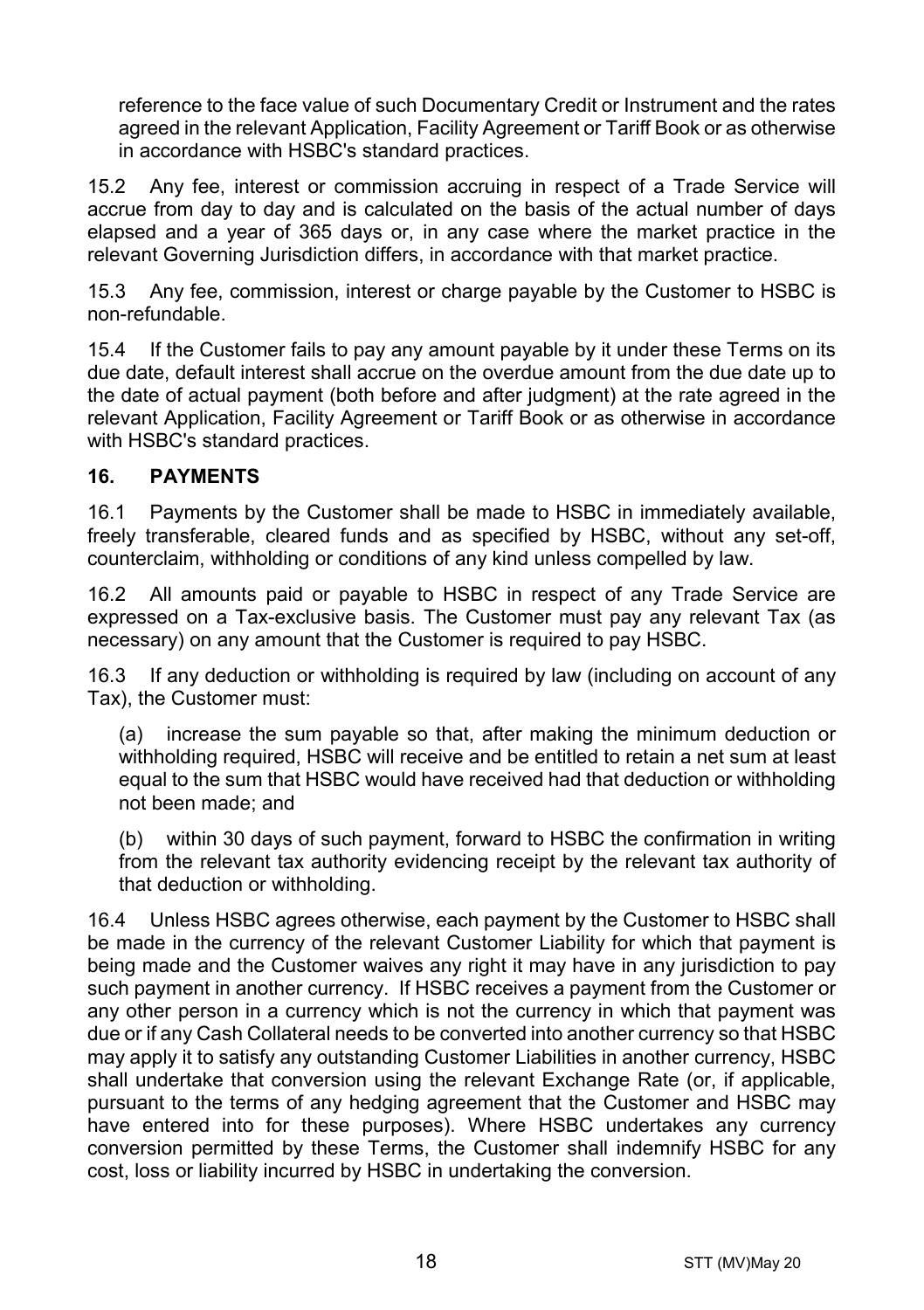16.5 If any payment due from the Customer, or any order, judgment or award given or made in relation to any payment due from the Customer, has to be converted into another currency for the purpose of making or filing a claim or proof against the Customer or any other person, or obtaining or enforcing an order, judgment or award, the Customer shall indemnify HSBC against any cost, loss or liability arising out of or as a result of the conversion.

16.6 Any notice from, or determination by, HSBC of a rate or amount under these Terms, a Trade Service or any document referred to in these Terms shall (unless it contains an obvious error) be conclusive evidence of that rate or amount. In any legal proceedings connected with these Terms and/or a Trade Service, the account entries of HSBC are prima facie evidence of the matters to which they relate.

16.7 Any moneys paid to HSBC in respect of the Customer Liabilities may be applied in or towards satisfaction of the same or credited to a separate suspense account for so long as HSBC determines in order to preserve HSBC's rights towards discharge of the whole of the Customer Liabilities.

16.8 Moneys received by HSBC shall be applied by it (unless otherwise mandatorily required by law):

(a) first, in discharging all costs, fees and expenses (including legal fees) owing by the Customer to HSBC;

(b) second, in or towards the discharge of any interest or other amounts (not being principal) owing to HSBC; and

(c) thirdly in or towards the discharge of any principal owing by the Customer to HSBC.

16.9 If any moneys paid to HSBC in respect of the Customer Liabilities are required to be repaid by virtue of any law relating to insolvency, bankruptcy or liquidation or for any other reason, HSBC may enforce these Terms and the relevant Trade Service as if such moneys had not been paid.

16.10 Any sums that would fall due on a day other than a Business Day will be due on the next Business Day. In such event, interest and commission calculations will be adjusted accordingly.

16.11 If any amount to be paid by the Customer to HSBC in connection with a Trade Service is calculated by reference to a published benchmark interest rate (such as a central bank reference rate) and that rate is less than zero per cent at the time of calculation, such rate shall be deemed to be zero per cent.

# **SECTION 4 – REPRESENTATIONS, UNDERTAKINGS AND SANCTIONS**

# **17. REPRESENTATIONS AND WARRANTIES**

17.1 In addition to other representations and warranties made by the Customer to HSBC, the Customer represents and warrants to HSBC that:

(a) it is duly established and/or incorporated under the laws of its jurisdiction of establishment and/or incorporation (as applicable), is validly existing and has full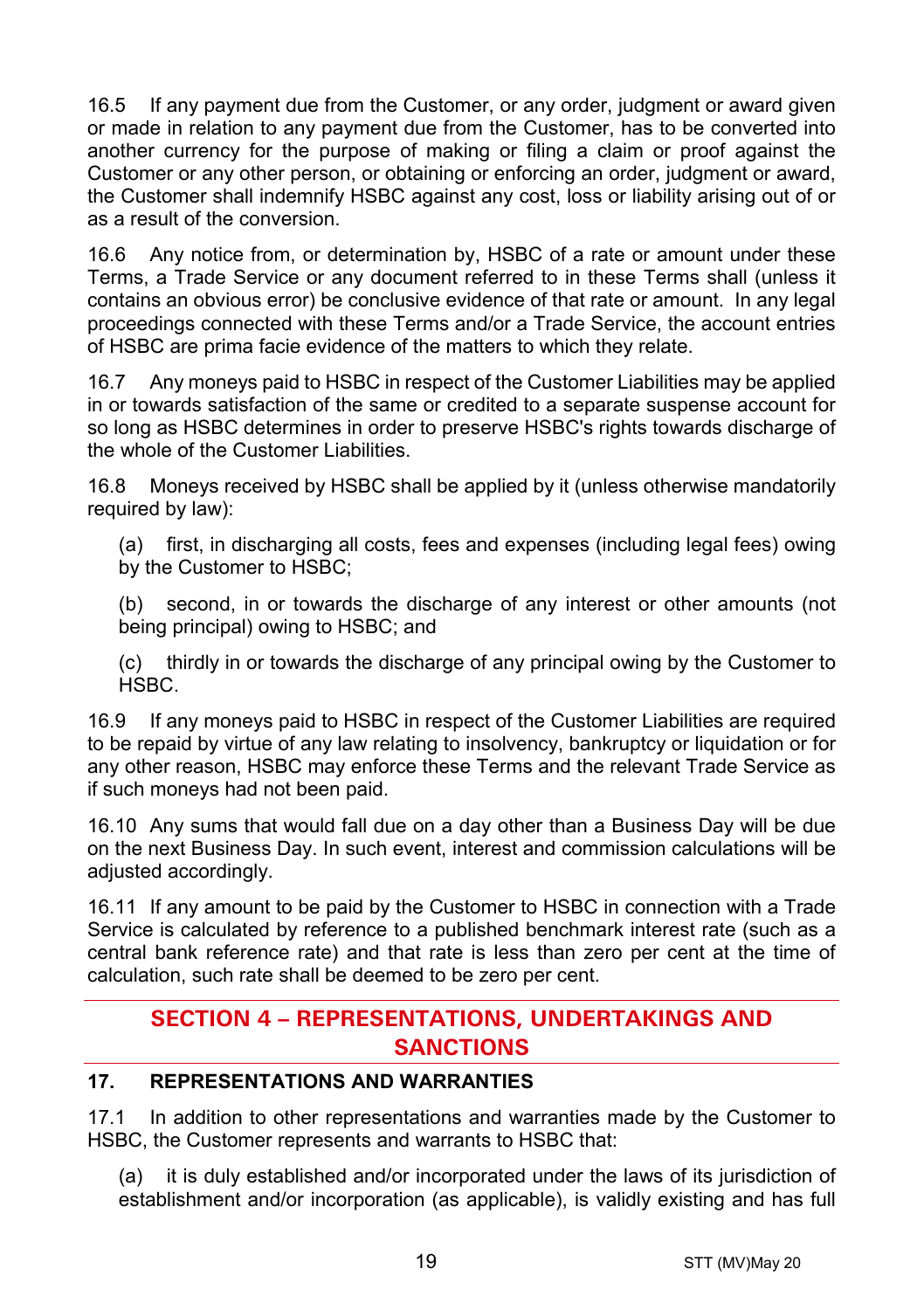power to carry on its business as now being conducted, to own its assets and to enter into and perform its obligations under these Terms, and shall promptly notify HSBC of any change to its constitution or existence;

(b) the obligations expressed to be assumed by it in these Terms and in each Trade Transaction which it may enter into from time to time are legal, valid, binding and enforceable obligations;

(c) all authorisations, consents, approvals, resolutions, licences, exemptions, filings, notarisations or registrations required or desirable to enable it lawfully to enter into, exercise its rights and comply with its obligations under these Terms and each Trade Transaction have been obtained or effected and are in full force and effect;

(d) these Terms and each Trade Transaction which it may from time to time enter into do not and will not conflict with its constitutional documents or any agreement or instrument binding upon it or any of its assets or constitute a default or termination event (however described) under any such agreement or instrument;

(e) each Trade Service requested by or for the Customer relates to a genuine Trade Transaction as described in the documents pertaining to such Trade Transaction and all documents and information (including in any Application) provided by the Customer to HSBC in relation to each Trade Service or these Terms is/are complete, accurate, genuine and valid;

(f) it has not taken any corporate action, or any other steps and no legal proceedings have been commenced for its liquidation, judicial management, receivership, or any similar or analogous proceedings or for the appointment of a receiver and manager, judicial manager, liquidator or similar officer of it or of all or any material part of its assets or revenues;

(g) any Documents, Goods or proceeds of sale in which HSBC has or is purported to have an interest are free from any security interest(s) and encumbrance(s) (other than in favour of HSBC) and the Customer is the sole and beneficial owner of any such Documents, Goods or proceeds of sale;

(h) as at the date HSBC provides Finance to the Customer in respect of a Document or Documentary Credit, it is not aware of any dispute (actual, pending or threatened) in respect of that Document or Documentary Credit or the relevant Trade Transaction; and

(i) as at the date HSBC provides Finance to the Customer in respect of a Document or Documentary Credit or provides a Trade Finance Loan to the Customer, it has not received any financing in respect of that Document, Documentary Credit or the relevant Trade Transaction from any person other than HSBC.

17.2 All representations and warranties in these Terms are deemed to be made on each day (a) an Application is made and is being processed, (b) any Trade Service is outstanding and (c) any Customer Liabilities remain outstanding.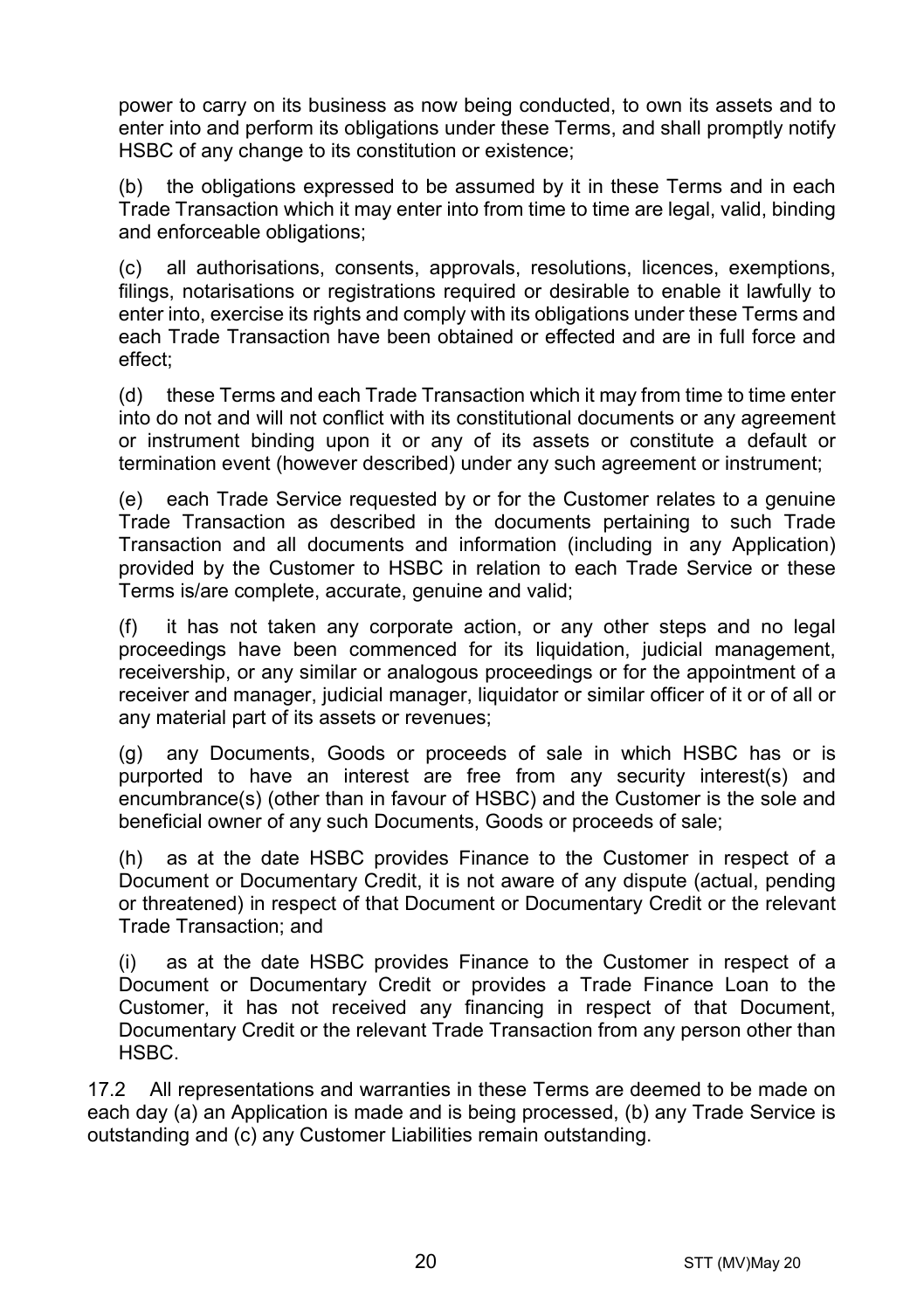17.3 The Customer acknowledges that HSBC will rely on any representations and warranties made by the Customer including when HSBC assesses whether or not to provide a Trade Service to the Customer.

17.4 The Customer shall promptly notify HSBC on becoming aware of any representation or warranty becoming untrue, or the Customer being unable to make any representation or warranty when repeated.

## **18. UNDERTAKINGS**

## **General Undertakings**

18.1 The Customer shall at the request of HSBC:

(a) provide HSBC with such information concerning a Trade Transaction (including copies of sale contracts, purchase order and invoices), Documents and Goods and any proposed sale of Goods as HSBC may require and promptly notify HSBC if any Trade Transaction is cancelled or terminated for any reason or if any material dispute arises in respect of a Trade Transaction;

(b) provide HSBC with such information regarding the financial condition, assets and operations of the Customer and its affiliates as HSBC may reasonably require;

(c) provide HSBC with any information required by HSBC to satisfy its "*know your customer*" or similar identification procedures;

(d) keep HSBC informed of the whereabouts of the Goods and of any change in the condition, quality or quantity of the Goods;

(e) co-operate fully with HSBC and render to HSBC all assistance it requires in the collection and enforcement of any payments under or in connection with any Trade Service whether by legal proceedings or otherwise; and

(f) promptly do all such acts or execute all such documents at its own cost as HSBC may specify:

(i) for the purpose of the creation, perfection, protection or maintenance of any interest conferred or intended to be conferred on HSBC by, pursuant to or in connection with these Terms (including in respect of any Cash Collateral, Documents, Goods or sale proceeds);

(ii) for the exercise of any rights, powers and remedies of HSBC provided by, pursuant to or in connection with these Terms or by law; and

(iii) to facilitate the realisation by HSBC of any Documents or Goods in which HSBC is, or is intended to be, interested.

## **Trade Service Undertakings**

18.2 The Customer shall, to the extent applicable to a Trade Service and/or where HSBC has or is purported to have an interest in the relevant Documentary Credit, Documents, Goods or proceeds of sale referred to:

(a) ensure that the Documentary Credit, Documents, Goods or proceeds of sale (as applicable) are free from any mortgage, charge, pledge, lien or other security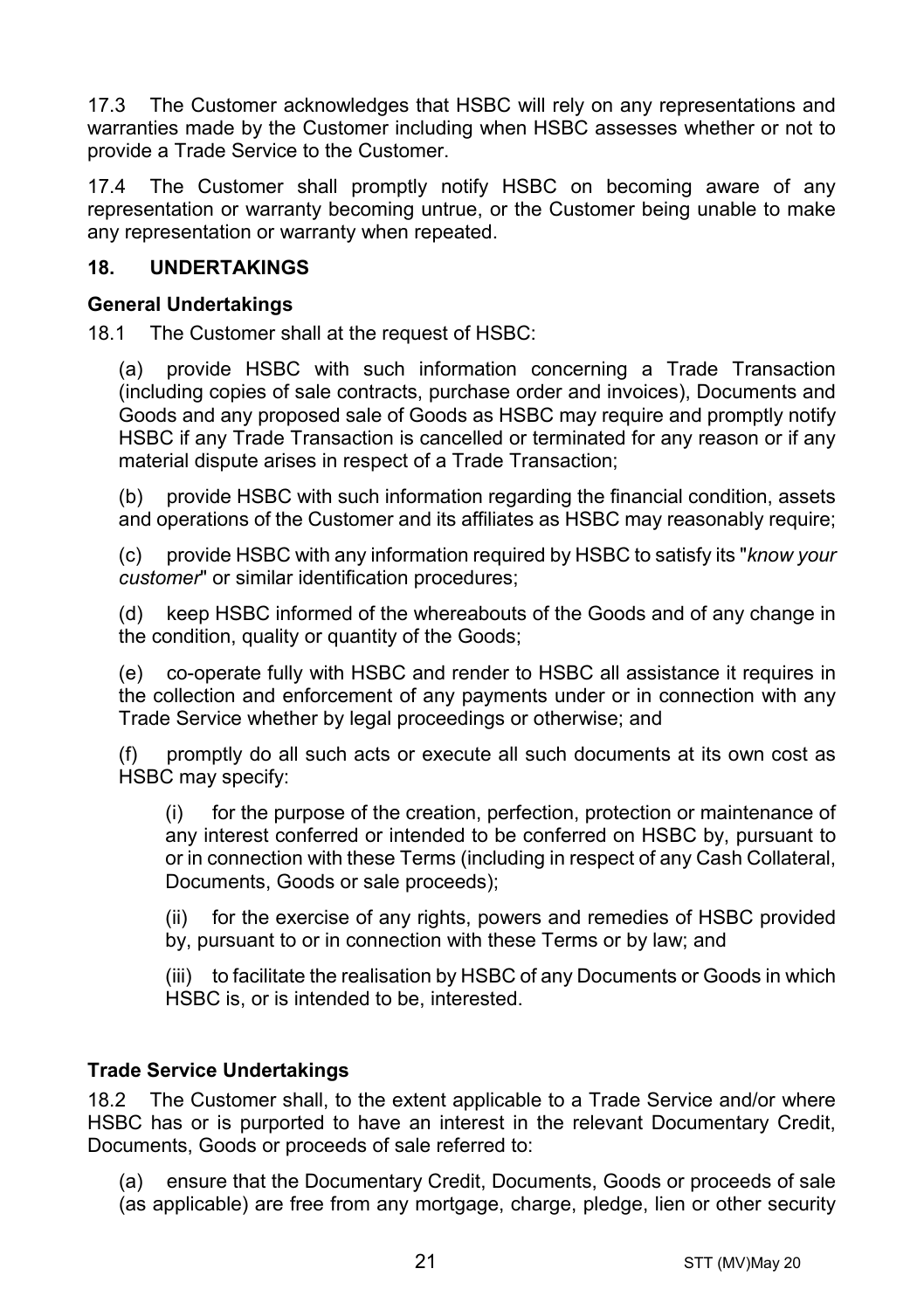interest, encumbrance or claim except for any trust, pledge or other form of security in favour of HSBC or which has been expressly permitted by HSBC;

(b) for so long as the Customer has title to the Goods or if as a condition to the Trade Service the Customer is required to procure the insurance of the Goods:

(i) insure the Goods for such value against such insurable risks as is stipulated in the relevant condition or, in the absence of any such condition, as is customary for those Goods;

(ii) promptly following (and in any event within ten days of) the date of the Application for the relevant Trade Service, provide to HSBC copies of the relevant insurance policies; and

(iii) promptly notify HSBC of any claims made on the relevant insurance policies and direct the insurer to pay to HSBC all insurance proceeds in respect of the Goods;

(c) if so requested by HSBC:

(i) promptly arrange for HSBC's interest in the Goods to be endorsed on any relevant insurance policy; and

(ii) promptly submit claims in respect of the Goods to relevant insurer;

(d) promptly pay to HSBC all insurance proceeds received by it in respect of the Goods and, pending payment, hold such proceeds on trust for HSBC (or, if a trust is not recognised and enforceable, hold to the order of HSBC);

(e) promptly endorse all Documents in favour of HSBC, deposit all Documents with HSBC or to its order and note in its records the interest of HSBC in all Documents and the Goods;

(f) promptly pay all freight, warehouse, dock, transit and other charges, rent and all other costs of and in connection with the Documents and/or Goods;

(g) not permit the Goods to be processed or altered without the prior written consent of HSBC;

(h) not take any action, which might prejudice the value of the Goods or the effectiveness of any pledge or trust under these Terms;

(i) promptly inform HSBC of any event of which it becomes aware that may adversely affect the liability of a buyer to complete the purchase of the Goods or any change or deterioration in the state or quality or otherwise of the Goods;

(j) promptly inform HSBC if it becomes aware of any theft, fraud, illegal activity, loss, damage or other misuse of or in relation to any Goods or Documents;

(k) permit HSBC (or any delegate) access to any premises at which the Goods are stored or located for the purpose of inspecting, taking possession of, or otherwise protecting its interest in the Goods;

(l) not attempt to factor, transfer, sell, dispose of or otherwise deal with the Documents, Goods or proceeds of sale (as applicable), Documentary Credit (or any confirmation (whether given on a disclosed or undisclosed basis)), except as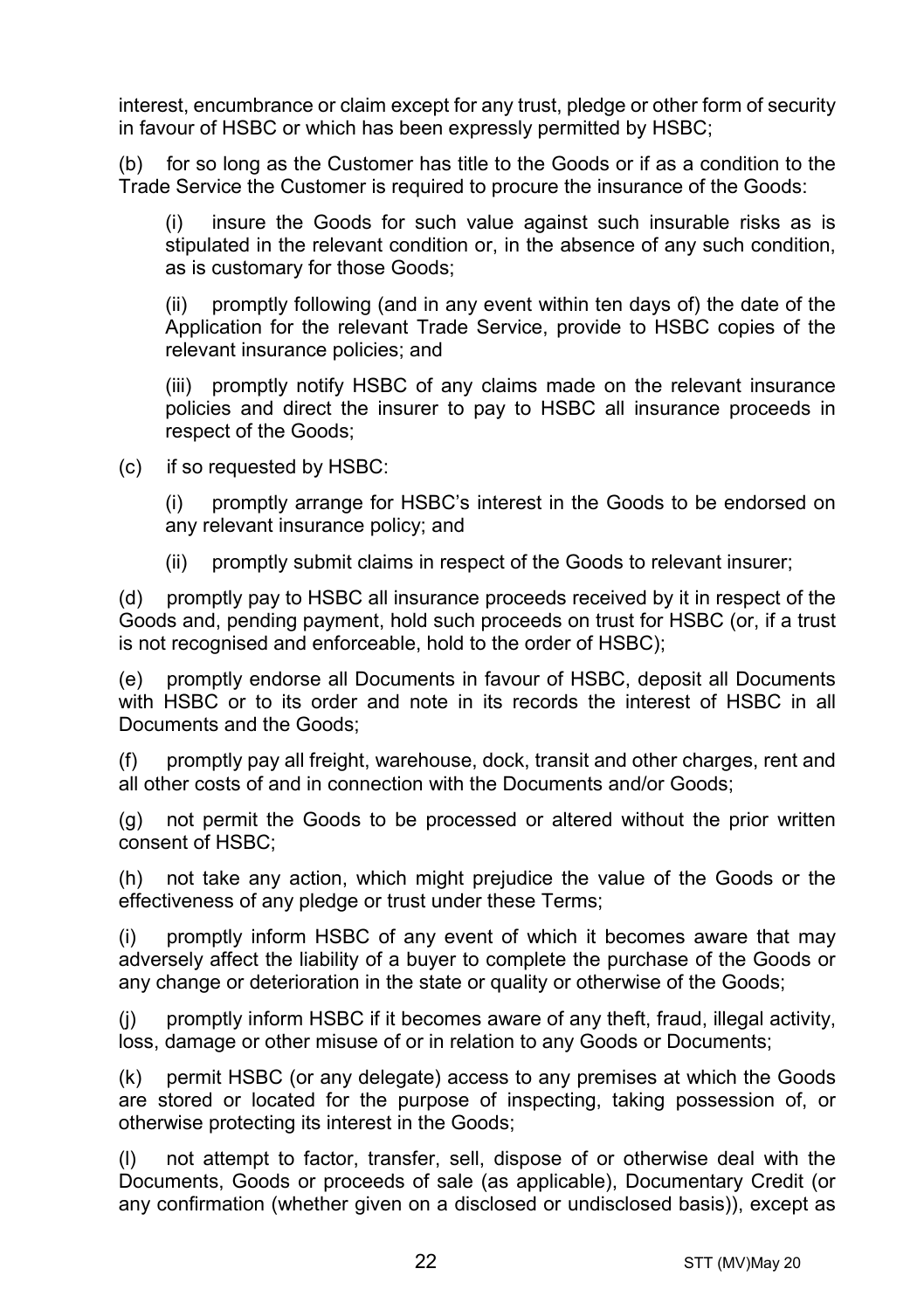agreed between HSBC and the Customer from time to time in respect of the Trade Service(s) being provided;

(m) not present the Documents to any other bank, financial institution or similar type of financing entity or obtain any form of financing and/or borrowing in respect of the same Trade Transaction;

(n) not agree to any amendment to the Documentary Credit, SBLC or Document without the prior written consent of HSBC; and

(o) procure the prompt release of HSBC from any guarantee, indemnity or other commitment that HSBC may have provided in respect of the Documents or the Goods,

and HSBC (or any delegate) is authorised to take such steps and to make any payments, on behalf and at the cost of the Customer, to ship, collect, land, store, insure or inspect the Goods and/or to demand and collect any proceeds of sale.

## **19. COMPLIANCE WITH LAWS AND SANCTIONS**

19.1 The Customer represents and warrants that:

(a) neither the Customer nor any of its subsidiaries, directors, officers, employees, agents, or affiliates is a person or entity that is, or is owned or controlled by any person or entity that is:

(i) the subject of any sanctions issued, administered or enforced by the US Department of the Treasury's Office of Foreign Assets Control, the US Department of State, the United Nations Security Council, the European Union, Her Majesty's Treasury, the Hong Kong Monetary Authority or any other sanction issuing or enforcement body that may be applicable to HSBC, the Customer, a Trade Service or a Trade Transaction (the **Sanctions**); or

(ii) located, organised or resident in a country or territory that is, or whose government is, the subject of Sanctions;

(b) any required import or export licenses applicable to each Trade Transaction have been obtained and, if the Customer is aware that HSBC may require an export license or other authorisation for the provision of the relevant Trade Service for the Customer, the Customer will notify HSBC prior to HSBC providing the Trade Service; and

(c) the Customer is compliant in all material respects with foreign and domestic laws and regulations pertaining to each jurisdiction in which it operates and to each Trade Transaction and the subject matter of such Trade Transaction including, if applicable, the shipment and financing of the goods described in such Trade Transaction or the associated documents.

19.2 The Customer acknowledges and agrees that:

(a) HSBC Group and its service providers are required to act in accordance with the laws and regulations of various jurisdictions, including those which relate to Sanctions, export controls and the prevention of money laundering, terrorist financing, bribery, corruption and tax evasion;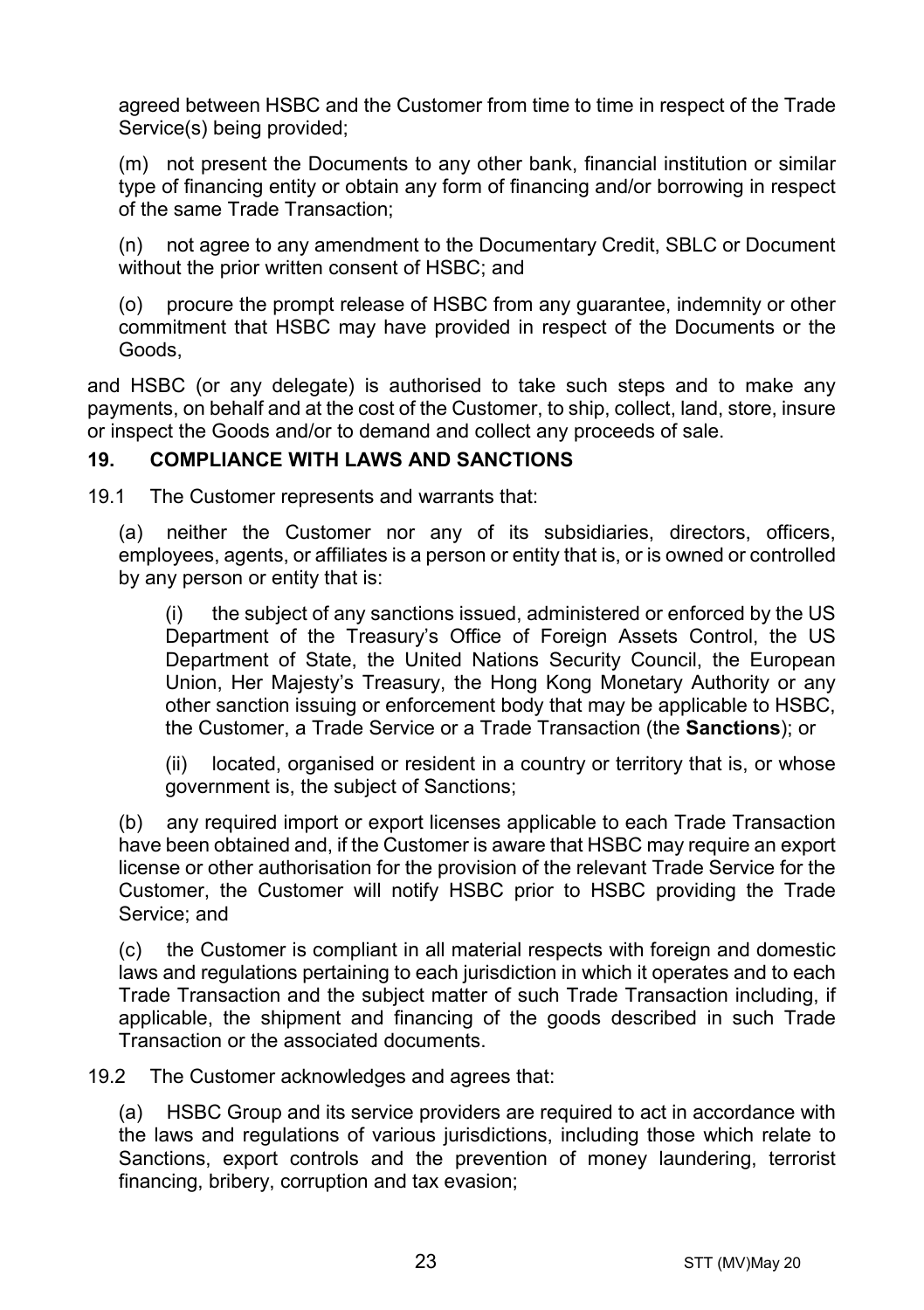(b) at any time, HSBC may require the Customer to immediately provide to HSBC information related to any Trade Transaction, including the underlying contract or other documentation;

(c) HSBC may take, and may instruct other HSBC Group members to take, to the extent it is legally permitted to do so under the laws of its jurisdiction, any action (a **Compliance Action**) which it considers appropriate to act in accordance with Sanctions or domestic and foreign laws and regulations. Such Compliance Action may include:

(i) the interception and investigation of any payment, communication or instruction;

(ii) the making of further enquiries as to whether a person or entity is subject to any Sanctions or export control restrictions; and/or

(iii) the refusal to:

(A) issue, renew, extend, transfer or assign a Trade Service;

(B) make payment of any Claim; or

(C) process a Trade Service or instruction that does not conform with Sanctions, export controls or domestic and foreign laws or regulations; and

(d) neither HSBC nor any HSBC Group member will be liable for any loss, damage, delay, or a failure of HSBC to perform its duties under these Terms or a Trade Service:

(i) arising out of or relating to any Compliance Action taken by HSBC, its service providers, or any HSBC Group member; and/or

(ii) being prevented from paying any Claim in respect of a Trade Service or sending or receiving any message or data or taking any other action in connection with any Trade Service because of an applicable law, regulation or ruling of any governmental agency.

# **SECTION 5 – INSTRUCTIONS AND ELECTRONIC PLATFORMS**

## **20. INSTRUCTIONS**

20.1 HSBC is authorised to accept, act and rely upon, and treat as valid and accurate:

(a) all communications, demands and instructions (including any Applications) given or purporting to be given by the Customer to HSBC (an **Instruction**);

(b) all communications and any Claims made or purported to be made by any person; and

(c) any documents provided to HSBC,

including, in each case, those made or given by way of or through a Platform, email, facsimile, telecopier, telex, cable, telephone or such other electronic means (in each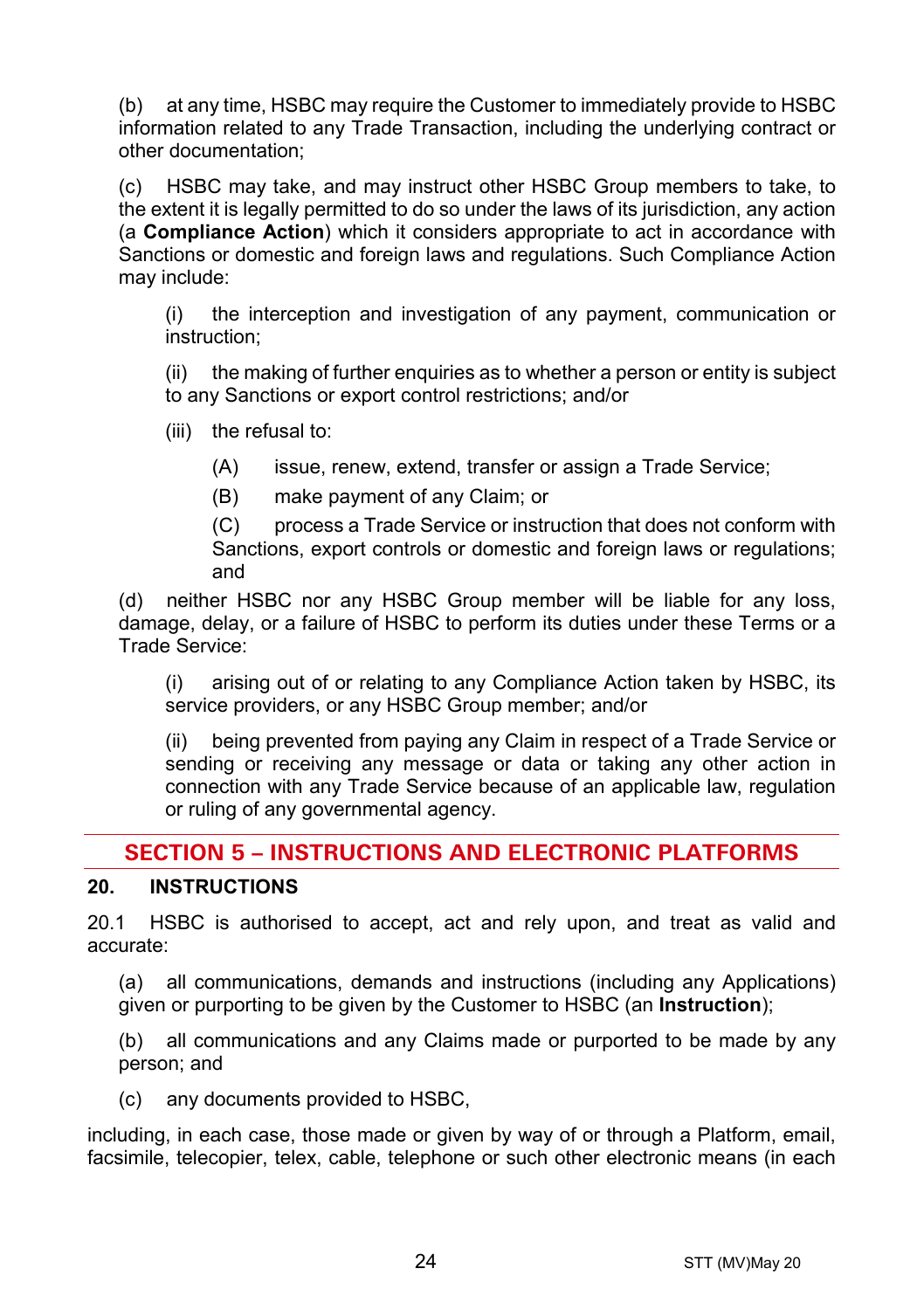case, an Electronic Means) and is under no obligation to enquire as to the authorisation or validity of any such Instruction, communication, Claim or Document.

20.2 The Customer acknowledges and accepts the risk that communications, Instructions, Claims and documents sent to or from HSBC by Electronic Means may be intercepted, monitored, amended, corrupted, contain viruses or be otherwise interfered with by third parties and acknowledges and agrees that HSBC is not responsible or liable to the Customer or any other person for, and the Customer waives any and all claims in respect of, any Losses arising from the same.

20.3 If the Customer communicates, gives an Instruction, makes a Claim or sends a document by Electronic Means, or instructs HSBC to permit a beneficiary or any other person to do the same, the Customer shall indemnify, and hold HSBC harmless from and against, any and all Losses that HSBC may incur (including in respect of any payment made where the relevant Instruction or Claim was unauthorised).

20.4 Where the Customer has made an Application for any Trade Service to be provided for the benefit of an affiliate of the Customer:

(a) the Customer agrees (and will procure the concurrent written agreement of its affiliate) that HSBC has no obligation to obtain instructions from the affiliate and HSBC can deal solely with the Customer on behalf of the affiliate;

(b) the definition of "Trade Transaction" shall be construed to refer to such affiliate rather than the Customer, and the definitions of "Documents" and "Goods" shall be construed accordingly;

(c) references in these Terms to the Customer presenting, handling, disposing, transferring, dealing with or using (however so described) the relevant Documents, Goods or proceeds of sale shall include the affiliate undertaking any such action;

(d) the Customer shall procure that the affiliate complies with all undertakings in these Terms in respect of the relevant Trade Transaction, Documents, Goods and proceeds of sale; and

(e) each representation in these Terms made by the Customer shall be made by the Customer for itself and on behalf of the affiliate or, where it can only be made in respect of the affiliate (due to factual circumstances), by the Customer for and on behalf of the affiliate.

20.5 HSBC has no obligation to:

(a) verify the identity or authority of any person communicating, giving an Instruction, making a Claim or providing a document by Electronic Means**;**

(b) verify the authenticity of any signature(s) (whether electronic or otherwise) on any communication made, Instruction given, Claim made or document provided by Electronic Means; or

(c) seek the Customer's prior approval before acting on any communication made, Instruction given, Claim made or document provided by Electronic Means,

however HSBC may, in its absolute discretion, take steps to ascertain the validity, authenticity and origin of any communication, Instruction, Claim or document (including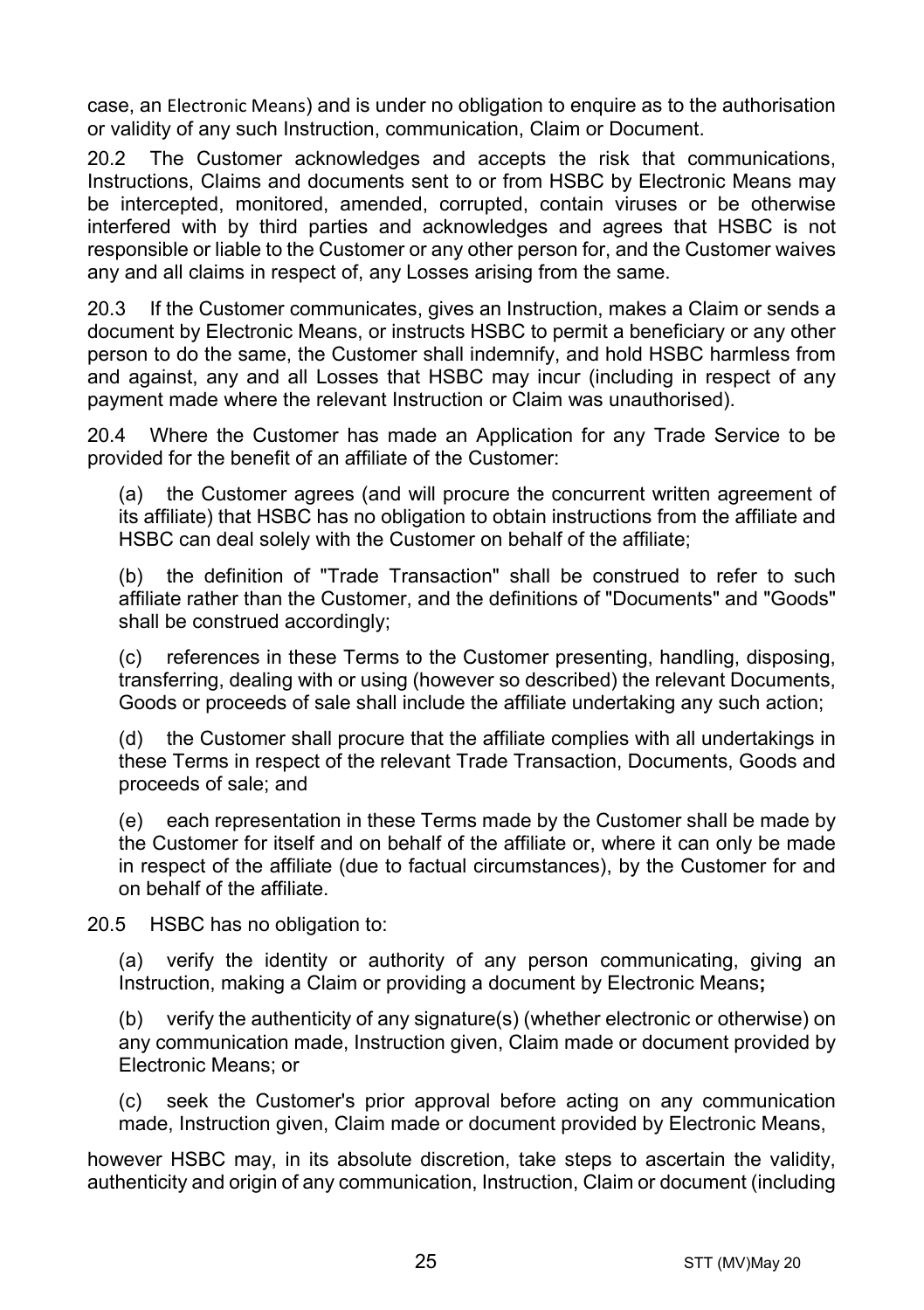requiring telephone verification of any Instructions) and take any steps that may be mandated by an External Provider and may, where it is unable to ascertain the validity, authority or origin of any communication, Instruction, Claim or document, delay or refuse to act upon any communication, Instruction, Claim or document or suspend or terminate any Trade Service at any time.

## **21. PLATFORMS**

21.1 The Customer acknowledges and agrees that:

(a) HSBC may rely on External Providers to provide Platforms so that HSBC can perform its obligations under these Terms (or any other applicable terms and conditions) and provide Trade Services;

(b) External Providers are independent from HSBC and may independently charge the Customer fees for use of their Platform and those fees are the sole responsibility of the Customer;

(c) HSBC's obligations under these Terms and any Trade Service shall be subject to HSBC's rights under External Terms and Conditions and the availability of any Platform provided by such External Providers;

(d) HSBC has no obligation to inform the Customer of, or provide the Customer with, any External Terms and Conditions;

(e) HSBC has no control over the electronic processes used by a Platform provided by an External Provider to process, handle and/or send data or messages;

(f) it shall inform HSBC of all External Terms and Conditions applicable to or any charges imposed by any Platform which it uses (or intends to use) in respect of any Trade Service and shall promptly notify HSBC of any changes; and

(g) it shall promptly provide all information concerning any Platform used by the Customer that HSBC may reasonably request.

21.2 HSBC assumes no liability or responsibility to the Customer or to any other person for any loss or damage that is suffered or incurred as a result of:

(a) the unavailability of any Platform to the Customer, HSBC or any other person for any reason whatsoever; or

(b) the Customer's use of or connection with any Platform, any External Provider or the services provided by HSBC or any External Provider to the Customer involving any Platform.

#### 21.3 The Customer:

(a) shall comply with all security procedures of HSBC and each External Provider and any other reasonable requests HSBC or any External Provider may issue to the Customer regarding the security of any Platform, including instructions on steps to remedy any breach of security; and

(b) acknowledges and agrees that it is the Customer's responsibility to set up, maintain and regularly review all security arrangements concerning access to and use of each Platform and information stored on the Customer's computing and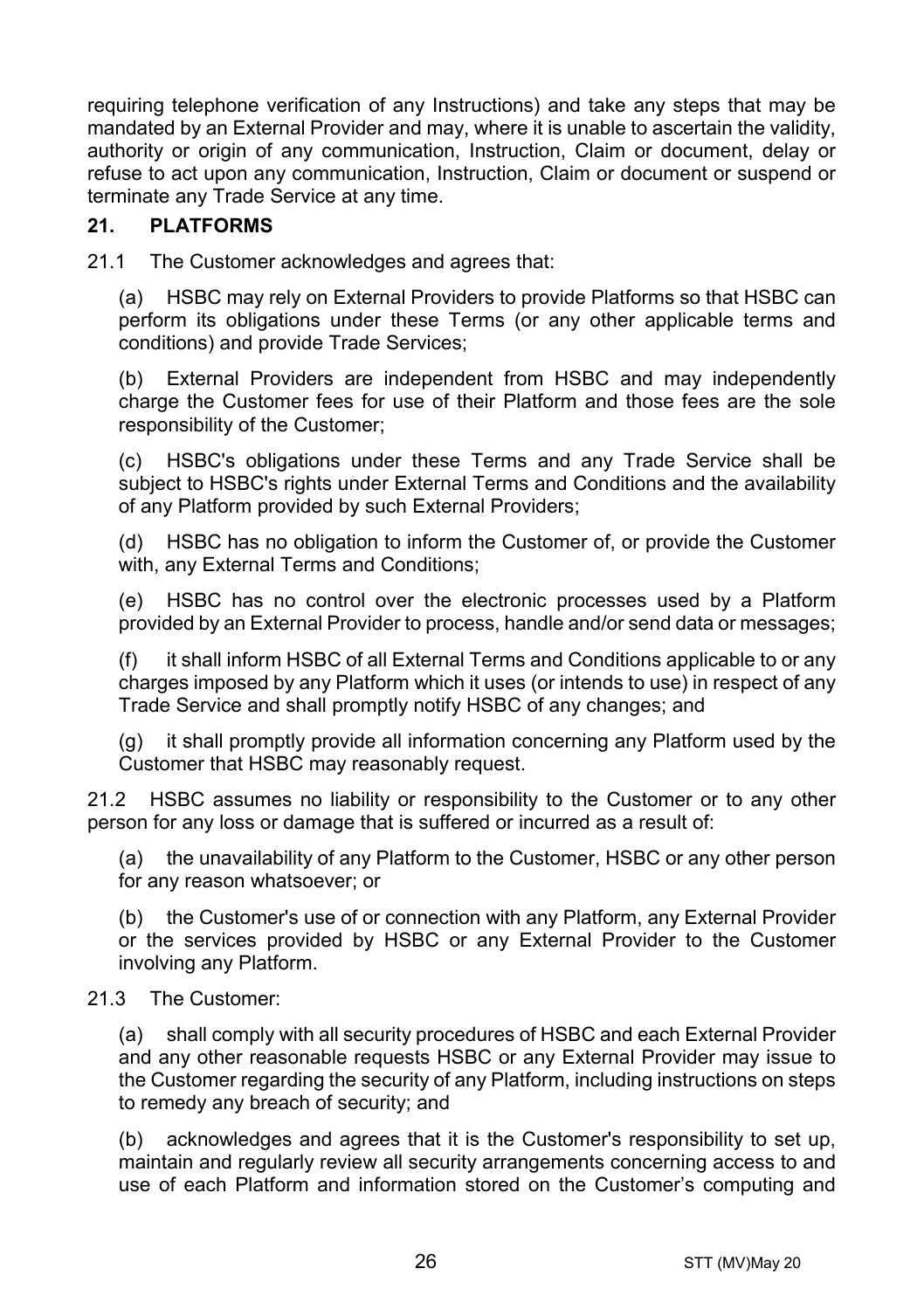communications systems, and confirms that it has assessed the security arrangements of each Platform and has determined that they are adequate to protect the Customer's interests;

(c) shall take all reasonable precautions to prevent fraudulent or unauthorised use of or access to each Platform;

(d) shall ensure that neither the Customer nor its employees do anything which may result in the security of any Platform or the systems or security of HSBC being compromised; and

(e) shall notify HSBC, as soon as reasonably possible upon becoming aware, of any actual or attempted unauthorised access to any Platform or any unauthorised transaction or attempt to execute an unauthorised Instruction. This notification must be by telephone but must be followed by written notice within forty-eight hours of the telephone call.

# **SECTION 6 - OTHER**

#### **22. LIMITATION ON LIABILITY**

22.1 Neither HSBC nor any other HSBC Group member shall be liable for any loss, damages, payments, demands, claims, expenses or costs suffered or incurred by the Customer (or any of its affiliates) arising from or in connection with these Terms or any Trade Service other than where such loss, damage, payment, demand, claim, expense or cost arises as a direct result of HSBC's or such other HSBC Group member's gross negligence or wilful misconduct.

22.2 Notwithstanding Clause 22.1, in no circumstance whatsoever will HSBC or any HSBC Group member be liable to the Customer (or any of its affiliates) for:

- (a) any loss of business, profits or data; or
- (b) indirect, consequential or special loss or damage,

whether or not HSBC or any HSBC Group member has been advised of the possibility of such loss or damage.

22.3 Without limiting Clauses 22.1 and 22.2, HSBC shall not be responsible or liable for, and the Customer waives all claims against HSBC in respect of:

(a) any act, omission, loss or delay relating to forwarding documents or payments to any person or correspondent bank, or any suspense, act, omission, insolvency or bankruptcy of any correspondent bank;

(b) any delay and/or loss in transit of any messages, letters or documents sent by mail, as an electronic communication, through a Platform or a telecommunication channel, or for any delay, mutilation or other errors arising in the transmission or delivery of any communications by third parties and the Customer acknowledges that, notwithstanding any contrary instruction, HSBC may send a document by any method that it considers appropriate;

(c) any delay in performing or failure to perform any of its obligations under these Terms due to any cause beyond its reasonable control, including, but not limited to, the failure, malfunction or unavailability of telecommunications, data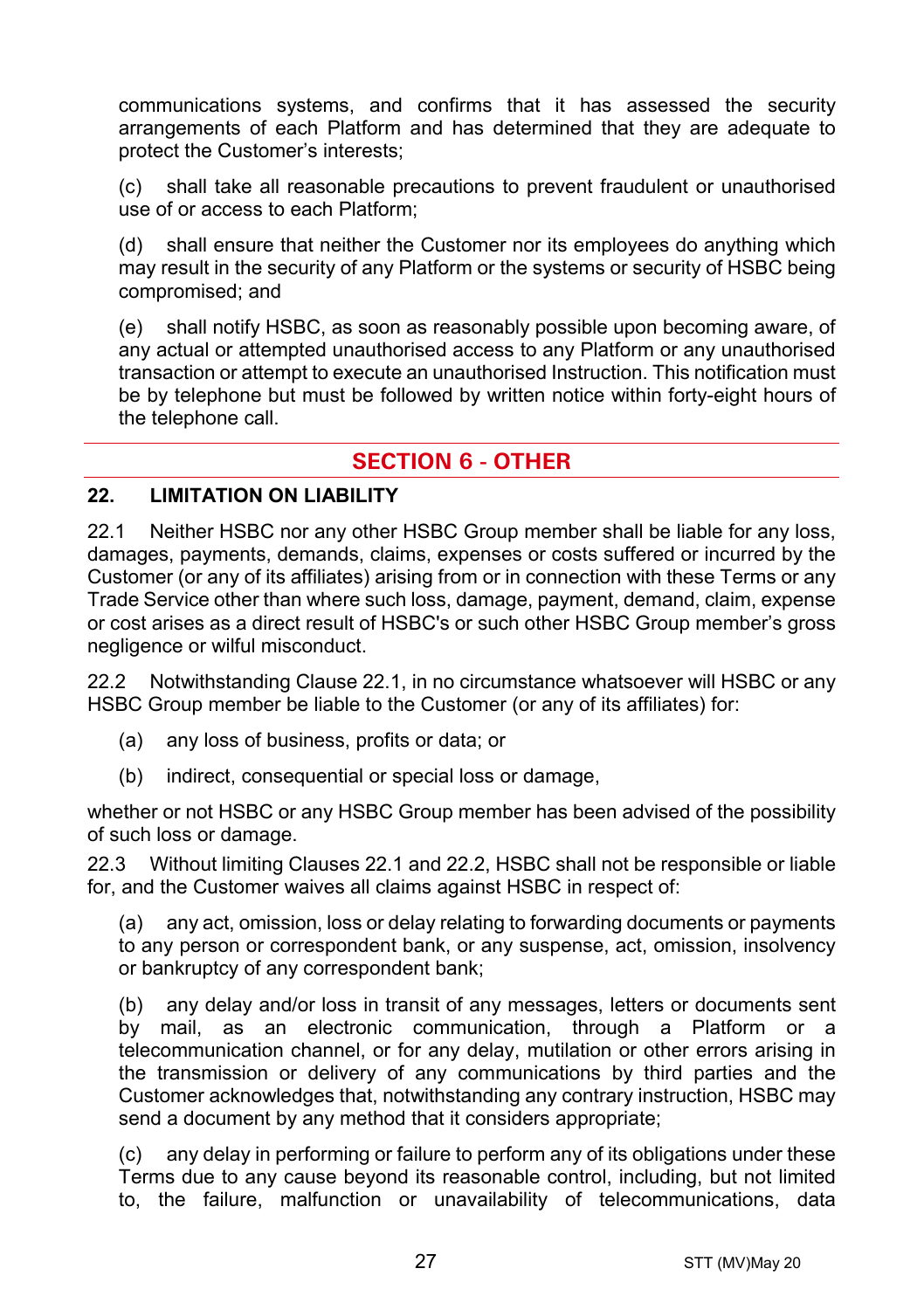communications and computer systems and services over which HSBC has no control, war, hostilities, invasion, civil unrest, strikes, lock-outs or other industrial action or trade disputes (whether involving HSBC's employees or any other person) or any law or government order (whether or not having the force of law);

(d) any failure by HSBC to pay a Claim or other HSBC's act or failure to act because of any domestic or foreign law, regulation, ruling or interpretation of any domestic or foreign court or governmental agency;

(e) the form, sufficiency, correctness, genuineness, authority of any person signing or endorsing (including any person making presentations, demands, giving Instructions (including by Electronic Means) to HSBC purportedly on the authority of the Customer or a beneficiary), falsification, or the legal effect of, any documents if such documents on their face reasonably appear to be in order;

(f) the source, accuracy, validity, authenticity, falsification or legal effect of any data, documents or statements made, presented or received from any Platform or any party to a Trade Transaction, any related documents, or the description, quantity, weight, quality, condition, packing, delivery, value or existence of the goods, services or other performance to which such data, documents or statements relates, or for the good faith or acts or omissions, solvency, performance or standing of any party to a Trade Transaction, the consignor, carrier, forwarder, consignee, insurer of the goods, or any other person;

(g) any improper acts of the beneficiary, including breach of contract in respect of a Trade Transaction, in which circumstances the Customer shall assume and undertake all such risks; and

(h) the Customer acting or relying on any advice received from HSBC whether or not such advice was requested by the Customer.

22.4 If HSBC uses the services of another party, correspondent bank, agent or Platform for the purposes of issuing an Instrument or Documentary Credit, making payment, handling Goods or Documents or for any other purpose to support the services contemplated by these Terms, HSBC shall do so for the Customer's account and at the Customer's risk and HSBC shall assume no liability or responsibility should any instructions which HSBC gives to any such other party not be carried out even if the choice of such other party was HSBC's. Additionally, HSBC shall not be liable for any act, failure to act, default, suspension, bankruptcy or insolvency of such other party.

22.5 Where HSBC performs a review of any Document at the request of the Customer, such review is indicative only and not final or conclusive and HSBC shall not be responsible or liable for, and the Customer waives all claims against HSBC in respect of, an omission by or failure of HSBC to identify any discrepancies during any such review.

22.6 Where HSBC agrees to advise a Documentary Credit or any Instrument which is not issued by a bank or present any Document in respect of, or otherwise handle, such Documentary Credit or Instrument, the Customer acknowledges and agrees that:

(a) such Documentary Credit or Instrument may not be an independent third party undertaking and may not guarantee payment by the issuer or applicant;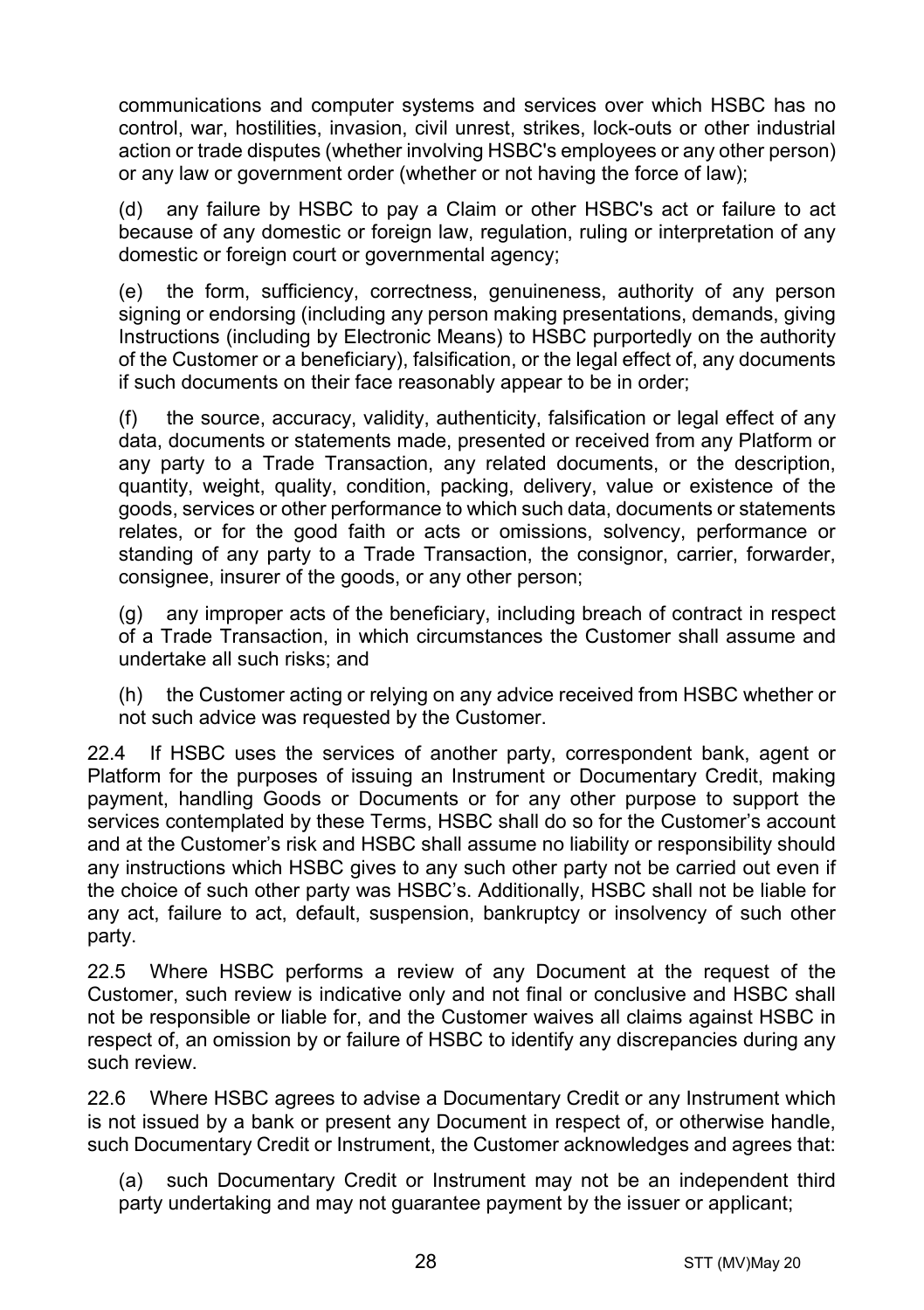(b) the applicable ICC Rules may not address, cover or extend to such type of Documentary Credit or Instrument;

(c) HSBC may not be able to pursue the issuer for payment in the same manner as it would be able to in respect of a Documentary Credit or Instrument issued by a bank; and

(d) the Customer should seek independent legal advice,

and the Customer assumes all such risks and waives all claims against HSBC for losses, damages, costs, fees, claims, actions or demands with respect to such Documentary Credit or Instrument including any claims that HSBC failed to alert the Customer that it was advising such type of Documentary Credit or Instrument, failed to pay such Documentary Credit or Instrument in the manner of a Documentary Credit or Instrument issued by a bank, or failed to collect payment from the issuer of such Documentary Credit or Instrument.

22.7 Subject to the provisions above, where any liability of HSBC or any HSBC Group member to the Customer (or any of its affiliates) arises under these Terms or in connection with any Trade Service, such liability shall not exceed USD 1,000,000 in aggregate in any calendar year.

## **23. DISCLOSURE, CONFIDENTIALITY AND PRIVACY**

23.1 Without limiting any other terms between the Customer and HSBC or any HSBC Group member, HSBC is authorised:

(a) to appoint any other person as its correspondent, nominee or agent in connection with these Terms and any Trade Service and HSBC may delegate any of its powers under these Terms or a Trade Service to such person;

(b) to notify any other person of its interest in any Documents, Goods or proceeds of sale; and

(c) to transfer and disclose any Customer Information to the following recipients (who may also process, transfer and disclose such Customer Information):

(i) any HSBC Group member and any of its or their officers, directors, employees, professional advisors, insurers, brokers, auditors, partners, subcontractors, correspondents, nominees, agents, delegates, service providers (including External Providers and Platforms) and associates;

(ii) any Authorities;

(iii) anyone acting on the Customer's behalf, payment recipients, beneficiaries, account nominees, intermediary, correspondent and agent banks, clearing houses, clearing or settlement systems, market counterparties, upstream withholding agents, swap or trade repositories, stock exchanges, and companies in which the Customer has an interest in securities (where such securities are held by HSBC for the Customer);

(iv) any person or entity who acquires (or may acquire) an interest in or assumes (or may assume) risk in or in connection with any Trade Service;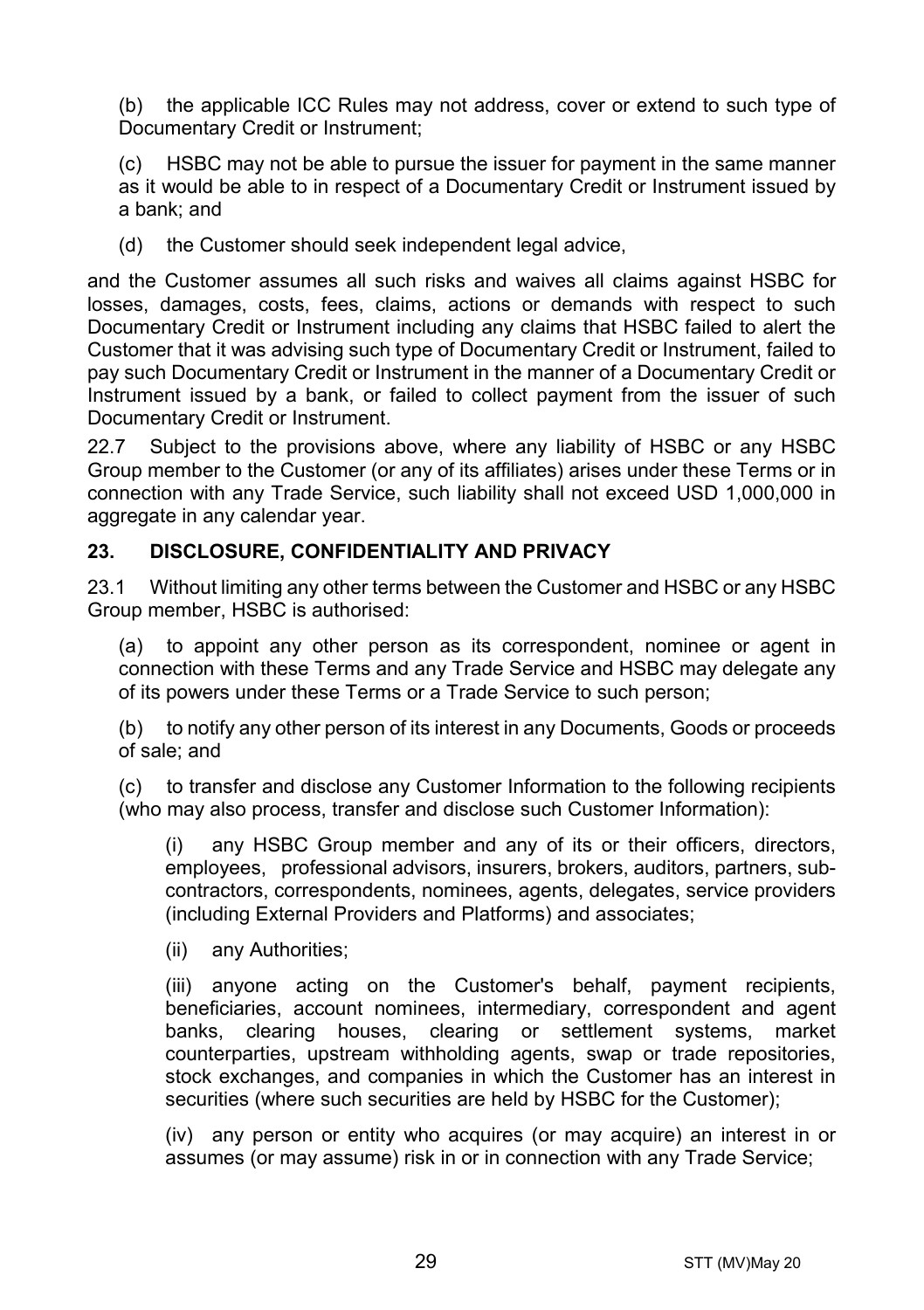(v) any other financial institutions, credit reference agencies or credit bureaus, for obtaining or providing credit references; and/or

(vi) any person or entity in connection with any HSBC Group business transfer, disposal, merger or acquisition, wherever located, including in jurisdictions which do not have data protection laws that provide the same level of protection as the jurisdiction in which the Trade Service is supplied,

including where the recipient of any such appointment, notification, transfer or disclosure is located outside of the relevant Governing Jurisdiction.

23.2 HSBC will not be liable for the acts or omissions of any External Provider as to the collection, use or disclosure by that External Provider of Customer Information.

23.3 Where the Customer has given HSBC information about natural persons (such as authorised signatories), the Customer confirms that those natural persons have authorised the Customer to do so (and to receive any data protection notices on their behalf) and have consented to HSBC's collection, use, storage, processing, transfer and disclosure of their Personal Data and data for the purpose of HSBC carrying out any action contemplated by these Terms or providing a Trade Service to or for the Customer.

23.4 The Customer shall ensure that any information that the Customer asks HSBC to forward to third parties is complete, accurate and will not give rise to any claim against HSBC (including any claim in defamation, in relation to privacy, banking secrecy or data protection or for infringement of any other third party rights) and the Customer confirms and represents that it has obtained the requisite consent and/or waiver (where required) for HSBC to forward such information.

## **24. MISCELLANEOUS**

24.1 Other than a Trade Service which has been provided on an irrevocable or committed basis, HSBC may at any time withdraw a Trade Service or refuse to provide a Trade Service in its absolute discretion.

24.2 Any waiver, release or consent by HSBC under or in respect of these Terms or a Trade Service will only be effective if made in writing (which may be made through a Platform).

24.3 HSBC may at any time change these Terms by providing the Customer with at least 30 days' written notice and any Trade Service requested on or after the effective date in such notice shall be subject to the amended Terms.

24.4 HSBC is authorised to take such steps and to make such payments as it considers necessary, at the cost of the Customer, to remedy any default by the Customer in respect of its obligations under these Terms or any Trade Service.

24.5 Neither HSBC's failure to exercise, nor HSBC's delay in exercising, any of its rights or remedies under these Terms or in respect of a Trade Service shall operate as a waiver of any such right or remedy, nor shall any single or partial exercise of any right or remedy prevent any further or other exercise of any other right or remedy.

24.6 The Customer may not assign or transfer any of its rights or obligations under these Terms or a Trade Service. HSBC may assign, transfer or create security over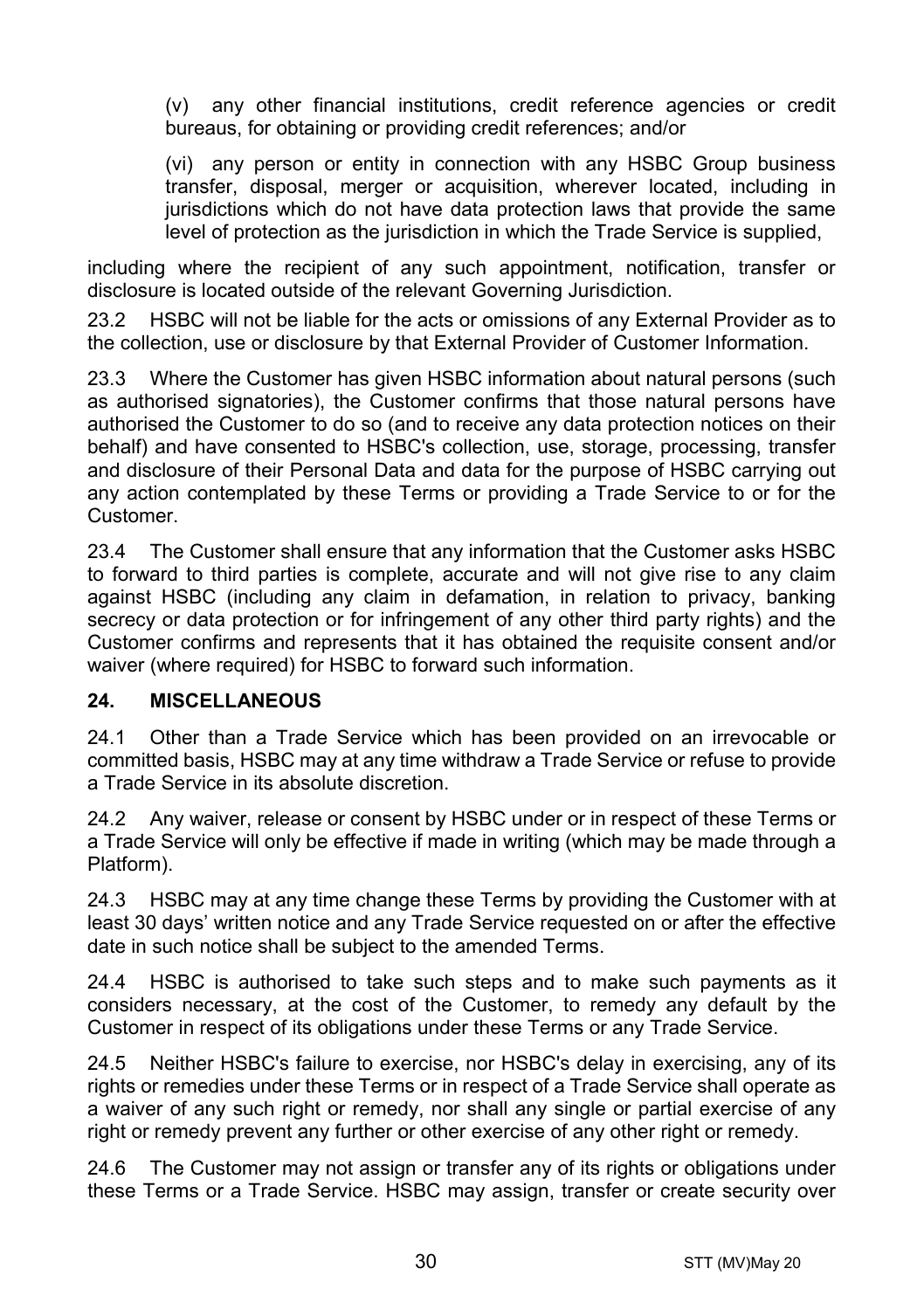any of its rights under or in respect of these Terms or a Trade Service without restriction or notice.

24.7 Without prejudice to Clause 20 (*INSTRUCTIONS*), any notices by the Customer in connection with these Terms or a Trade Service must be given to HSBC in writing at the address of HSBC most recently advised by HSBC to the Customer. HSBC may give notice to the Customer in person, by telephone or facsimile, by post, through a Platform or, if agreed by the Customer, through another electronic channel at the address or number most recently notified by the Customer to HSBC. A notice sent by post will be deemed to have been received 7 calendar days after posting if within the same country, or 15 calendar days after posting if cross border.

24.8 Each of the provisions of these Terms is severable and distinct from the others and, if one or more of such provisions is or becomes illegal, invalid or unenforceable, the remaining provisions shall not be affected in any way.

24.9 If the Customer includes two or more persons, the obligations and liabilities of these persons under or in respect of a Trade Service and these Terms shall be joint and several.

24.10 Nothing in these Terms shall be deemed to create any partnership, joint venture or relationship of principal and agent between HSBC and the Customer or create or give rise to any fiduciary relationship of any nature.

24.11 To the extent permitted by the laws of the Governing Jurisdiction, the Customer irrevocably waives any right of sovereign immunity from suit, jurisdiction or adjudication (including in respect of pre-judgement interim relief and execution of any judgement) that it may have in the Governing Jurisdiction or otherwise, whether that immunity relates to itself or to any commercial or non-commercial assets (including land, bank accounts or other assets held in the name of a diplomatic mission or otherwise or belonging to the Customer's central bank or other monetary authority).

24.12 These Terms are for the benefit of the Customer, HSBC and each HSBC Group member, and are not intended to benefit any other third party or be enforceable by any other third party. Any rights of HSBC to bring to an end or change these Terms or any contract to which they form part are not subject to the consent of any other third party.

## **25. GOVERNING LAW AND JURISDICTION**

25.1 For the purposes of a Trade Service:

(a) that Trade Service and these Terms will be governed by the laws of the Governing Jurisdiction; and

(b) the courts of the Governing Jurisdiction shall have non-exclusive jurisdiction to settle any disputes that may arise out of, or in connection with, that Trade Service and these Terms, their interpretation or any non-contractual obligations arising from or connected with them.

25.2 If a process agent is specified in an Application or Facility Agreement in respect of a Trade Service, service of any legal process on the person whose name and address is specified in such Application or Facility Agreement shall constitute service on the Customer.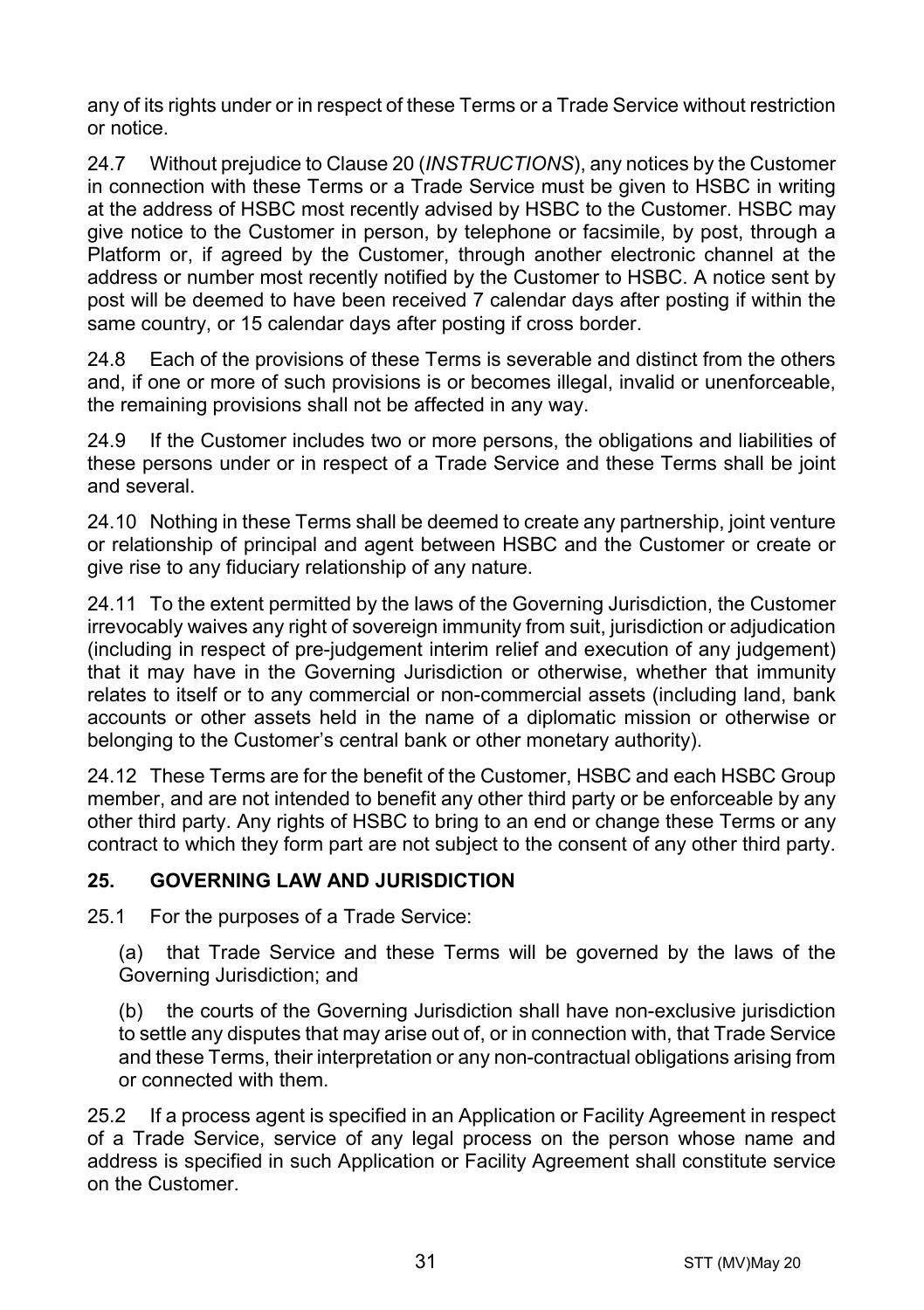25.3 If no process agent has been appointed by the Customer, upon request from HSBC the Customer will, within five Business Days, appoint a process agent (with an office in the Governing Jurisdiction) for service of all legal process relating to these Terms and the relevant Trade Service on the Customer and the Customer will notify the process agent's address to HSBC. If the Customer does not do this, HSBC may appoint a process agent on the Customer's behalf and at its expense and shall, as soon as practicable, notify the Customer of such appointment.

# **SECTION 7 – DEFINITIONS AND INTERPRETATION**

#### **26. DEFINITIONS AND INTERPRETATION**

#### 26.1 In these Terms:

**Application** means an application, instruction or request by the Customer for a Trade Service (whether for itself or for another person) using an application form, or pursuant to the terms of a Facility Agreement or made using a Platform.

**Authorities** includes any judicial, administrative, public or regulatory body (including any self-regulatory body), any government, any tax authority, any securities or futures exchange, any court, any central bank or law enforcement body, or any of their agents, with jurisdiction (direct or indirect) over any part of the HSBC Group at any time.

**Back-to-Back Documentary Credit** has the meaning given to it in Clause 3.14 (*DOCUMENTARY CREDITS*).

**Business Day** means, in respect of a Trade Service, a day on which banks are open for general business in the Governing Jurisdiction.

**Cash Collateral** has the meaning given to it in Clause 10 (*CASH COLLATERAL*).

**Claim** means any demand, request for payment or for acceptance and payment, claim, presentation or drawing made in respect of a Trade Service by a beneficiary, the Customer or any other person.

**Collection** means a collection transaction in respect of the handling of Documents where HSBC may act as either a remitting bank, collecting bank or presenting bank.

**Compliance Action** has the meaning given to it in Clause 19 (*COMPLIANCE WITH LAWS AND SANCTIONS*).

**Country Conditions** means HSBC's additional terms and conditions for the country in which the HSBC entity providing the relevant Trade Service is located.

**Customer** means the person who requests the relevant Trade Service and with whom HSBC contracts with respect to the provision of that Trade Service (and, without limitation, as may be specified in the relevant Application). If HSBC provides a Trade Service to a person that is not a customer of HSBC, references in these Terms to the "Customer" shall apply to that person even though that person is not a customer of HSBC.

**Customer Information** means any Personal Data, confidential information, and/or Tax Information (including accompanying statements, waivers and consents) of either the Customer, or a person or entity whose information (including any Personal Data or Tax Information) which the Customer provides, or which is provided on the Customer's behalf, to any HSBC Group member in connection with the provision of any Trade Service.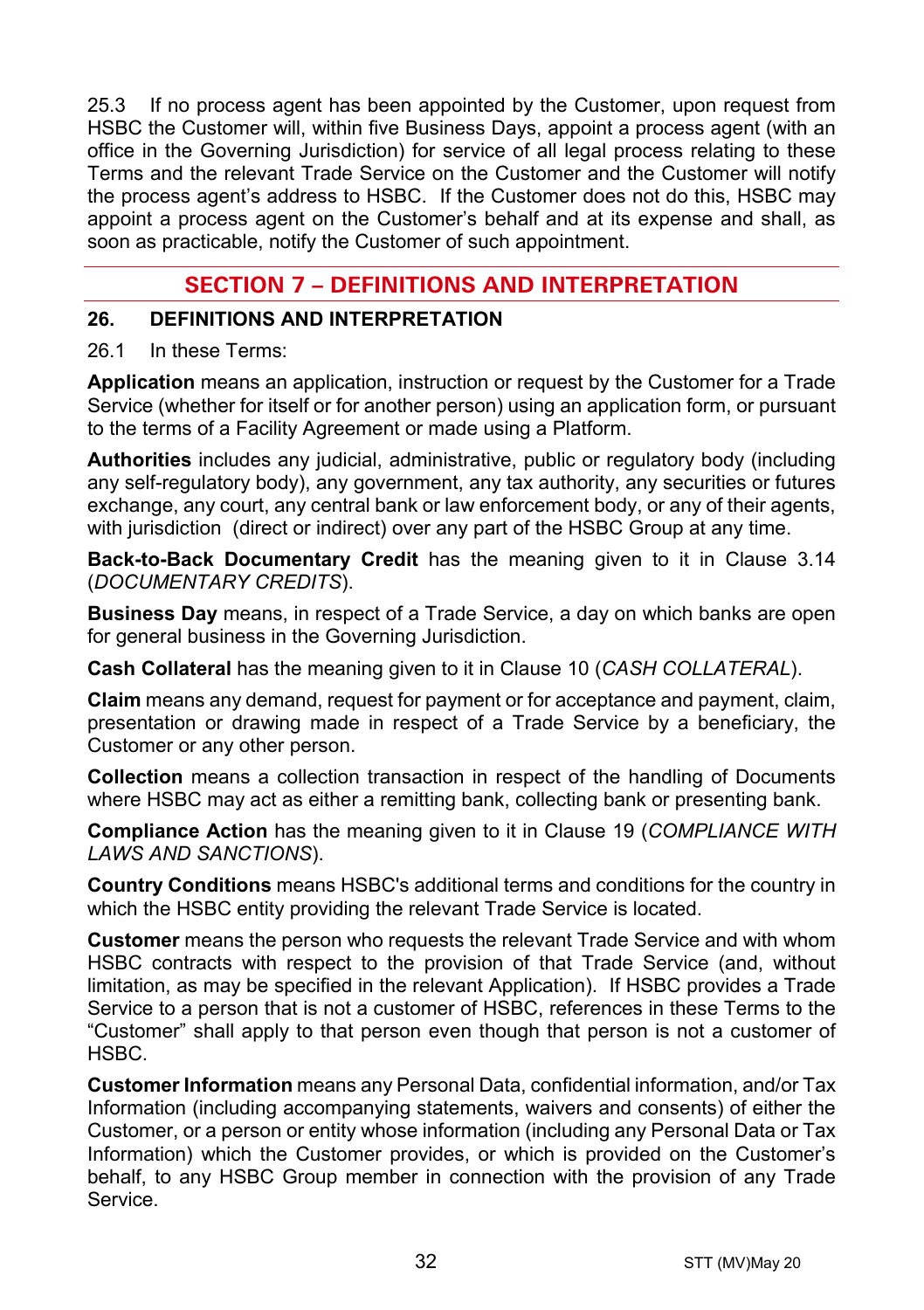#### **Customer Liabilities** means at any time:

(a) all liabilities of the Customer to HSBC or any HSBC Group member (including arising under or in connection with any Trade Service and these Terms) incurred in any currency and in any capacity and whether present or future, actual or contingent, direct or indirect, or incurred alone or jointly with any other person;

(b) interest on such liabilities (both before and after any demand or judgment) to the date on which HSBC or any such HSBC Group member receives payment, at the rates payable by the Customer or which would have been payable but for any circumstances which restricts payment;

(c) any costs and expenses incurred by HSBC or any HSBC Group member in making payment under or in respect of a Trade Service on behalf of the Customer (but without HSBC being under any obligation to do so) as a result of failure by the Customer to make such payment when due or demanded; and

(d) all costs and expenses (including legal fees on a full indemnity basis) of HSBC or any HSBC Group member in perfecting or enforcing its rights under or in respect of a Trade Service and these Terms.

**Documentary Credit** means a documentary credit or letter of credit or any commitment to issue a documentary credit or letter of credit (including any extension, renewal or amendment of the same).

**Documents** means any drafts, bills of exchange, promissory notes, cheques, documents of title, certificates, invoices, statements, transport documents, insurance policies, warehouse warrants, warehouse receipts or any other similar instruments relating to a Trade Transaction in respect of which HSBC has provided Trade Service(s) to the Customer.

**Electronic Means** has the meaning given to it in Clause 20 (*INSTRUCTIONS*).

**Exchange Rate** means HSBC's spot rate of exchange (or if HSBC does not have an available spot rate of exchange for the relevant currency, any other publicly available spot rate of exchange selected by HSBC) for the purchase of the required currency in the relevant foreign exchange market at the relevant time using the currency in which the relevant payment was paid (where any such spot rate of exchange shall be selected by HSBC acting reasonably in the circumstances).

**External Provider** means a person (other than HSBC) that makes any Platform available to HSBC and/or the Customer.

**External Terms and Conditions** means any agreement which is entered into between an External Provider and either HSBC or the Customer setting out the terms and conditions applicable to HSBC's or the Customer's use of a Platform.

**Facility Agreement** means a letter or agreement between the Customer and HSBC pursuant to which HSBC agrees to provide to the Customer a facility in respect of Trade Services.

**Finance** means discounting, negotiating, purchasing, prepaying, early paying or endorsing a Document (whether or not drawn under a Documentary Credit or Collection) or Documentary Credit and **Financed** and **Finances** shall be construed accordingly. For the avoidance of doubt, **Finance** does not include a Trade Finance Loan.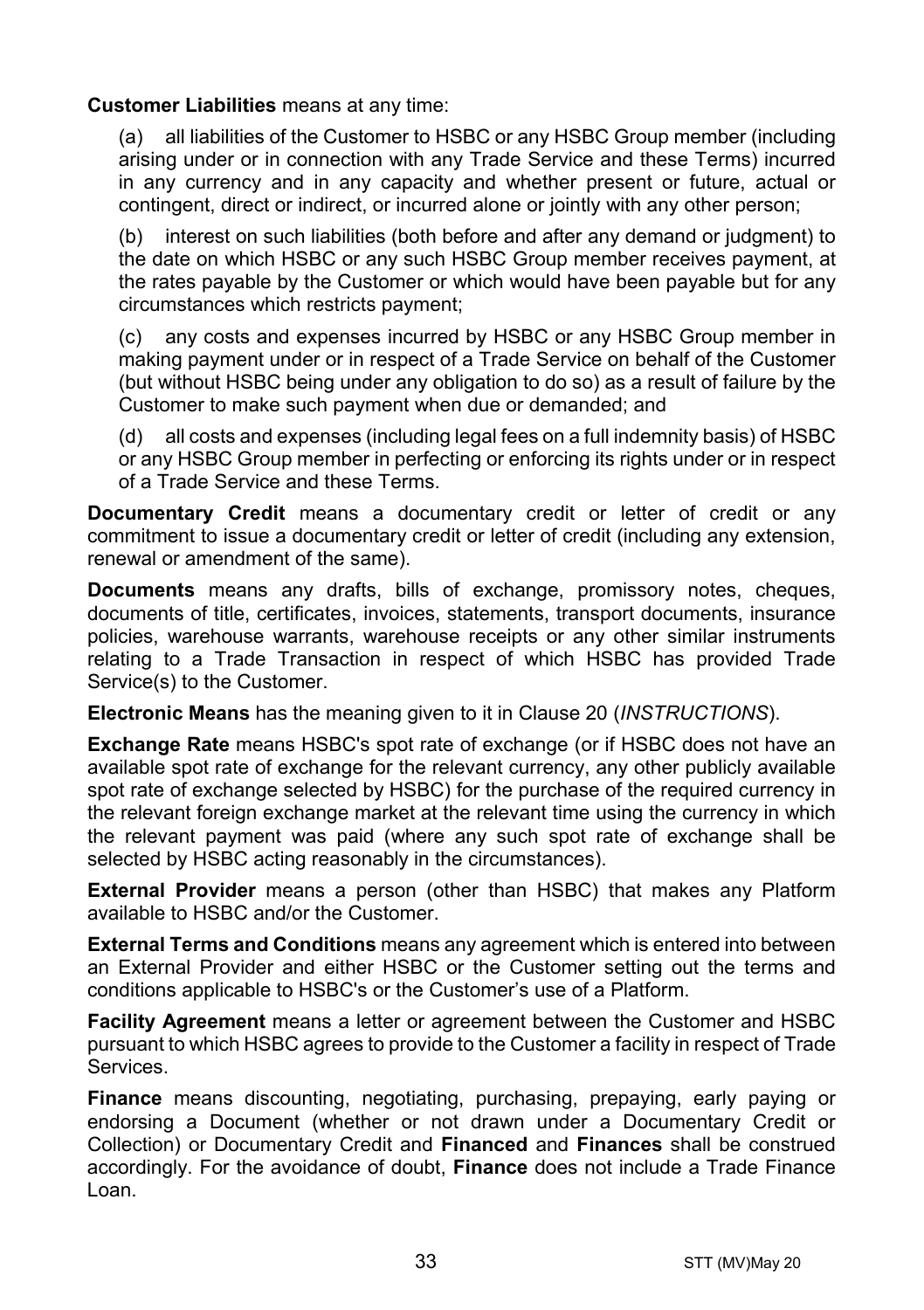**Goods** means the goods or products which are the subject of a Trade Transaction in respect of which HSBC has provided Trade Service(s) to the Customer.

**Governing Jurisdiction** means the jurisdiction in which the relevant HSBC entity providing the Trade Service is located or such other jurisdiction agreed in writing between the Customer and HSBC or specified in the relevant Country Conditions.

**HSBC** means the HSBC Group member (or, if applicable, the branch of such HSBC Group member) providing the relevant Trade Service, and its successors and assigns and, where the context permits, includes any person appointed by HSBC under Clause 23.1(a) (*DISCLOSURE, CONFIDENTIALITY AND PRIVACY*).

**HSBC Group** means HSBC Holdings plc and its subsidiaries and affiliates from time to time.

**ICC** means the International Chamber of Commerce.

**Increased Costs** means a reduction in the rate of return from a Trade Service or on HSBC's overall capital, an additional or increased cost or a reduction of any amount due and payable under these Terms or in respect of a Trade Service, which is incurred or suffered by HSBC to the extent that it is attributable to HSBC performing its obligations under these Terms or a Trade Service.

**Indemnified Party** has the meaning given to it in Clause 9 (*REIMBURSEMENT AND INDEMNITY*).

**Instruction** has the meaning given to it in Clause 20 (*INSTRUCTIONS*).

**Instrument** means any SBLC, demand guarantee (including an avalisation, coacceptance or acceptance of a Document), bond, counter-guarantee, counter-SBLC, or similar independent payment obligation (including any extension, renewal or amendment of the same).

**Losses** has the meaning given to it in Clause 9 (*REIMBURSEMENT AND INDEMNITY*).

**Master Documentary Credit** has the meaning given to it in Clause 3.14 (*DOCUMENTARY CREDITS*).

**Personal Data** means any information relating to an individual from which such individual can be identified, including sensitive personal data, name(s), residential address(es), contact information, age, date of birth, place of birth, nationality, citizenship, personal and marital status.

**Platform** means any electronic platform (a) used by HSBC, the Customer or any other person for giving or receiving any Instruction, Claim or other communication in relation to any Trade Service, and/or (b) used by HSBC or any other person for issuing or providing any Trade Service, and shall include HSBCnet.

**Recourse Event** means in respect of a Trade Service:

(a) any misrepresentation, alleged or actual fraud, illegality or unauthorised act of the Customer and/or any other party to the Trade Transaction;

(b) any alleged or actual invalidity, non-compliance or unenforceability of the Documentary Credit, SBLC, Document(s) or Trade Transaction (as applicable); or

(c) any injunction, court order, law, regulation or Sanctions which restrict any payment (whether to or from HSBC and/or not subsequently discharged).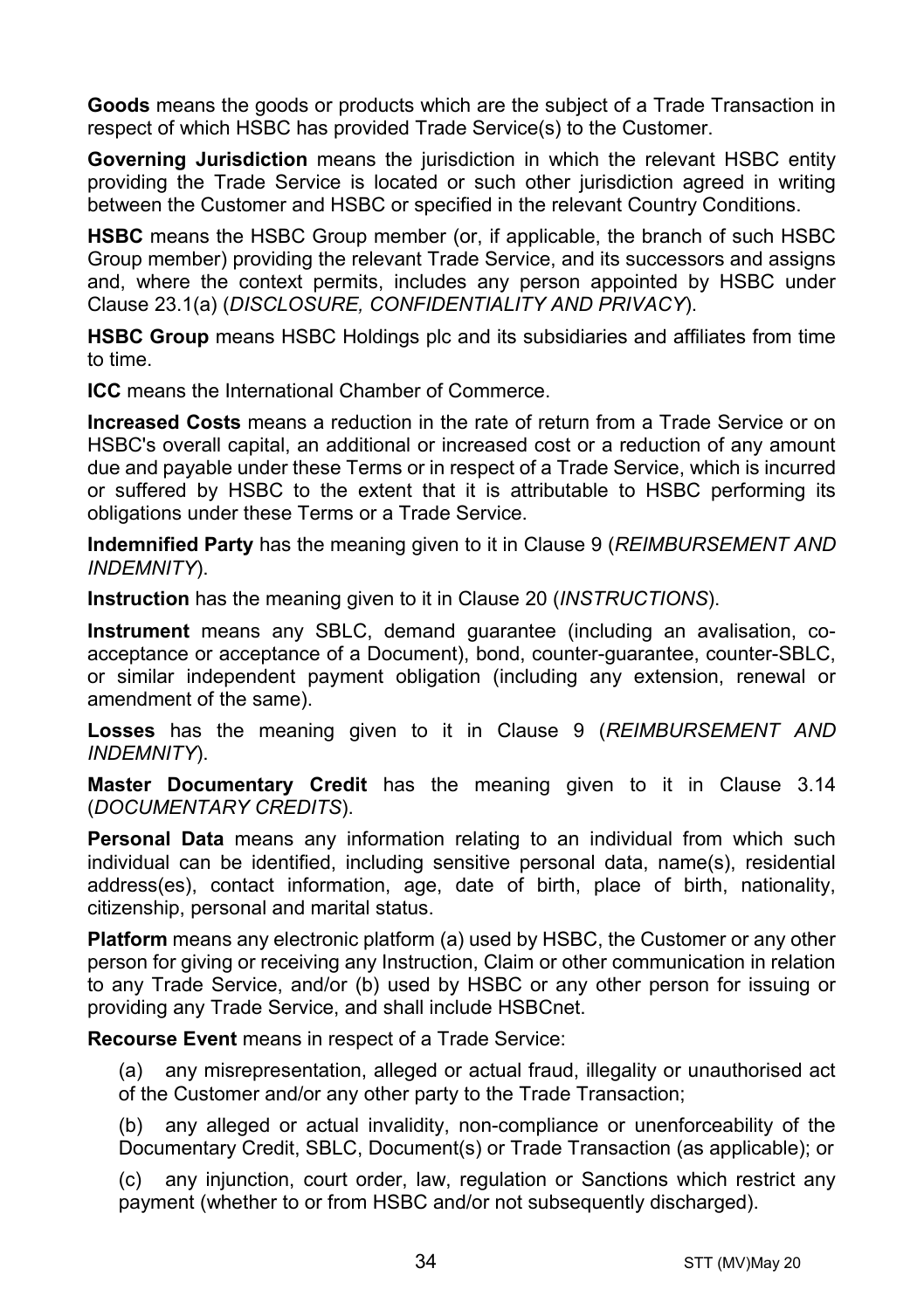**SBDC** means a standby documentary credit.

**SBLC** means a standby letter of credit (which includes an SBDC).

**Sanction** has the meaning given to it in Clause 19 (*COMPLIANCE WITH LAWS AND SANCTIONS*).

**Security Agreement** means any document creating security or quasi-security over any of the Customer's rights and/or assets in support of any obligations which the Customer may have to any HSBC Group member from time to time.

**Tariff Book** means, if applicable in the relevant jurisdiction, HSBC's tariff book setting out HSBC's fees, commissions, interest rates and other rates for Trade Services as is available upon request by the Customer and/or can be accessed online.

**Tax** includes goods and services tax, value added tax, sales tax, stamp duty or any tax, levy, impost, deduction, charge, rate, duty, compulsory loan or withholding which is levied or imposed by a government agency, and any related interest, penalty, charge, fee or other amount (but does not include tax on the overall net income of HSBC).

**Tax Information** means any documentation or information (and accompanying statements, waivers and consents) relating, directly or indirectly, to the Customer's tax status and the tax status of any owner, "controlling person", "substantial owner" or beneficial owner of the Customer.

**Trade Finance Loan** means a loan, advance, credit or other financial accommodation provided by HSBC to the Customer in respect of a Trade Transaction.

**Trade Service** includes:

(a) the issue of a Documentary Credit and instructing any advising bank, nominated bank or confirming bank in relation to such Documentary Credit;

(b) acting as the advising bank, nominated bank or confirming bank (on a disclosed or undisclosed basis) in relation to a Documentary Credit;

(c) the issue of an Instrument and/or instructing any correspondent bank in relation to, and issuing an counter-guarantee, counter-SBLC or indemnity in respect of, an Instrument;

(d) acting as the advising bank, confirming bank or correspondent bank in relation to an Instrument;

(e) the handling of a Documentary Credit, Instrument or Document;

- (f) Collections;
- (g) the provision of any Finance;
- (h) the provision of a Trade Finance Loan;

(i) the issue of a letter of indemnity or shipping guarantee and/or the signing, endorsement or release of any Transport Document;

- (j) the release of Documents;
- (k) any other service or product relating to a Trade Transaction provided,

by HSBC to, at the request of, or in respect of the Customer.